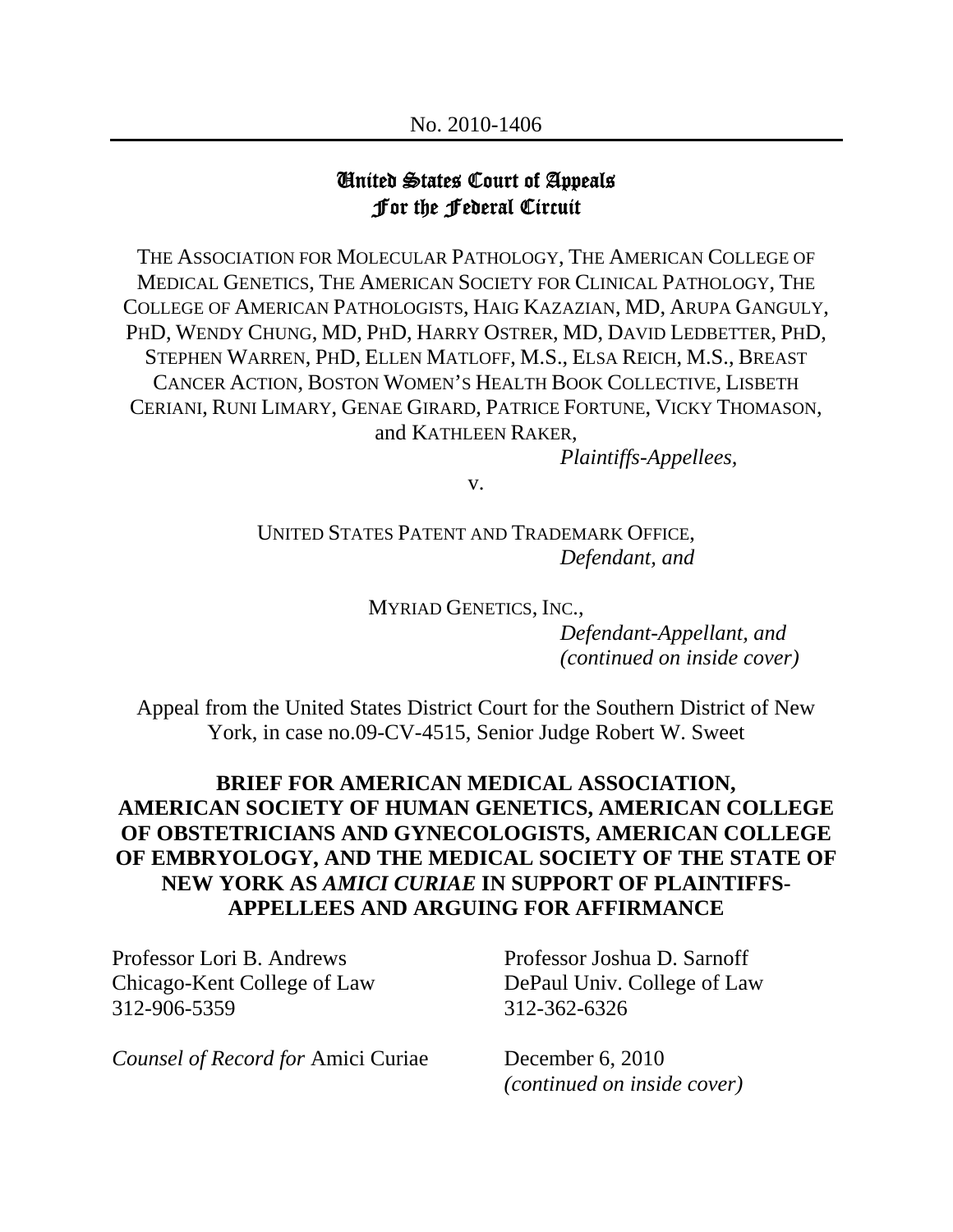*(caption, continued)* 

LORRIS BETZ, ROGER BOYER, JACK BRITTAIN, ARNOLD B. COMBE, RAYMOND GESTELAND, JAMES U. JENSEN, JOHN KENDALL MORRIS, THOMAS PARKS, DAVID W. PERSHING, and MICHAEL K. YOUNG, in their official capacity as Directors of the University of Utah Research Foundation,

*Defendants-Appellants.* 

Professor Lori B. Andrews Professor Joshua D. Sarnoff Chicago-Kent College of Law DePaul University Illinois Institute of Technology College of Law 565 West Adams Street 25 East Jackson Boulevard Chicago, IL 60661 Chicago, IL 60604 landrews@kentlaw.edu jsarnoff@depaul.edu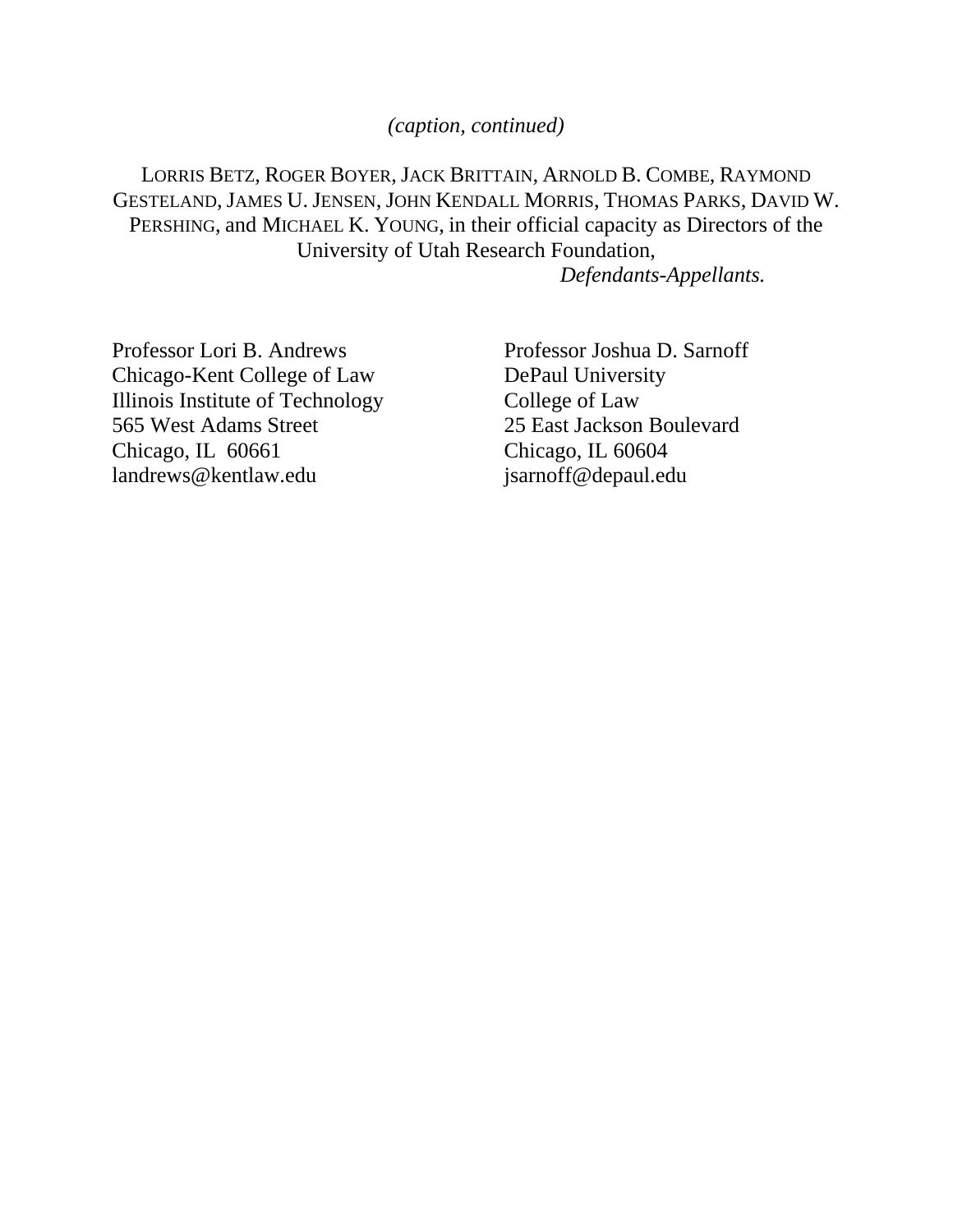## **CERTIFICATE OF INTEREST**

Counsel for *Amici* Medical Organizations certifies the following:

1. The full name of every party or amicus represented by me is:

The American Medical Association, the American Society of Human Genetics, the American College of Obstetricians and Gynecologists, the American College of Embryology, and the Medical Society of the State of New York.

2. The name of the real party in interest represented by me is:

The American Medical Association, the American Society of Human Genetics, the American College of Obstetricians and Gynecologists, the American College of Embryology, and the Medical Society of the State of New York.

3. All parent corporations and any publicly held companies that own 10 percent or more of the stock of any party or amicus curiae represented by me are:

None.

4. The names of all law firms and the partners or associates that appeared for any party or amicus now represented by me in the trial court or agency or are expected to appear in this court are:

| Professor Lori B. Andrews        | Professor Joshua D. Sarnoff |
|----------------------------------|-----------------------------|
| Chicago-Kent College of Law      | <b>DePaul University</b>    |
| Illinois Institute of Technology | College of Law              |
| 565 West Adams Street            | 25 East Jackson Boulevard   |
| Chicago, IL 60661                | Chicago, IL 60604           |
| 312-906-5359                     | 312-362-6326                |
| landrews@kentlaw.edu             | jsarnoff@depaul.edu         |
|                                  |                             |
|                                  |                             |
|                                  |                             |

Signed: /Joshua D. Sarnoff/ Date: December 6, 2010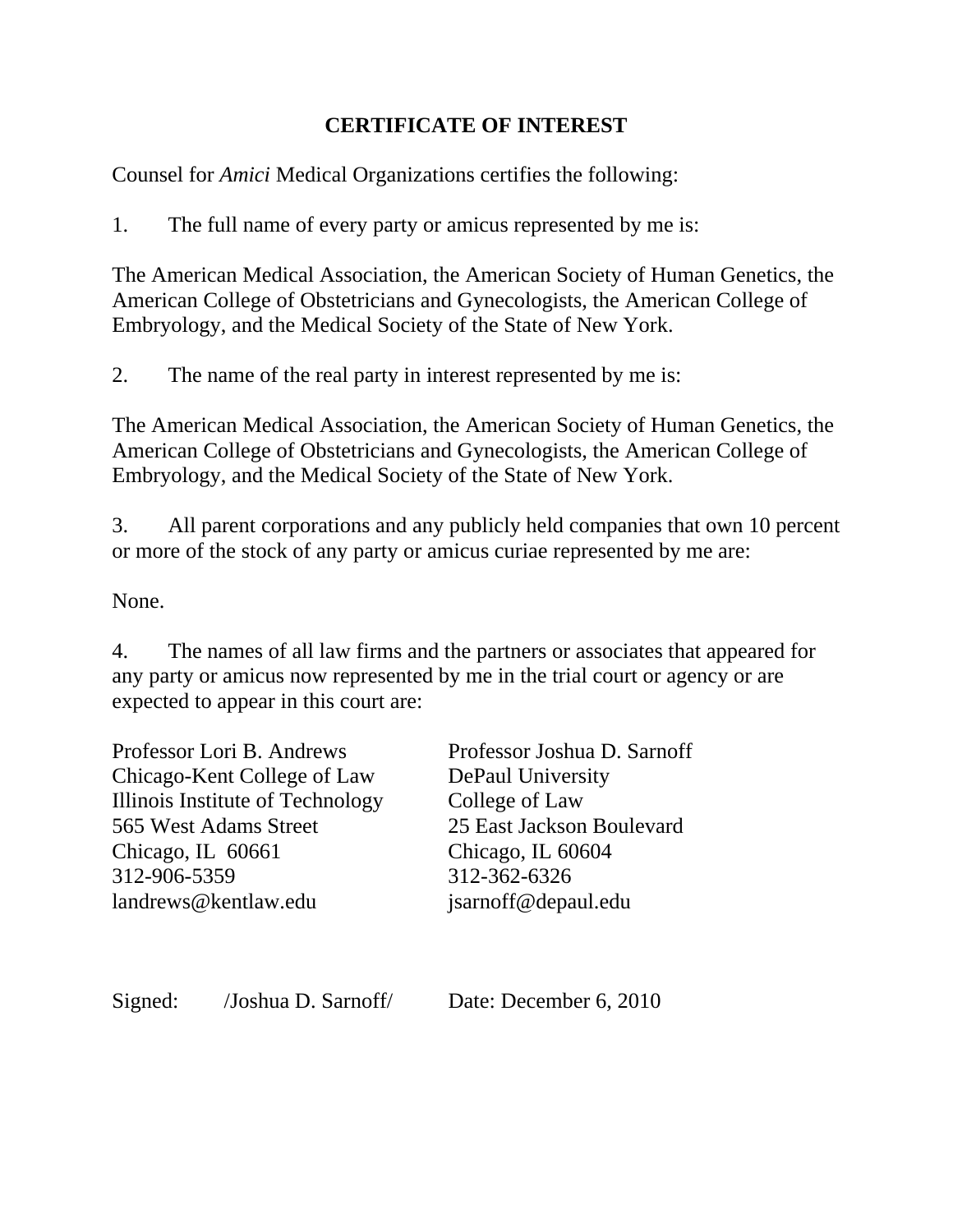# **TABLE OF CONTENTS**

|     |                 | <b>CERTIFICATE OF INTEREST</b>                                                                                                  |
|-----|-----------------|---------------------------------------------------------------------------------------------------------------------------------|
|     |                 |                                                                                                                                 |
|     |                 |                                                                                                                                 |
|     |                 |                                                                                                                                 |
|     |                 |                                                                                                                                 |
| I.  |                 | Patents on Gene Sequences, DNA Molecules, cDNA, and the<br>Comparison of Such Sequences Harm Medical Practice and Scientific    |
|     | A.              |                                                                                                                                 |
|     | <b>B.</b>       |                                                                                                                                 |
|     | $\mathcal{C}$ . |                                                                                                                                 |
|     | D.              | Gene Patents Interfere with Scientific and Medical Innovation 6                                                                 |
| II. |                 | Existing Non-Patent Incentives are Sufficient to Encourage                                                                      |
| Ш.  |                 | The Government's Admitted Error of Granting Patents on Gene<br>Sequences Has Needlessly Imposed Untold Costs on the Health Care |
| IV. |                 | Isolated Gene Sequences and cDNA Are Not Patentable Inventions                                                                  |
|     | A.              | Isolated Gene Sequences Are Unpatentable Products of                                                                            |
|     | <b>B.</b>       |                                                                                                                                 |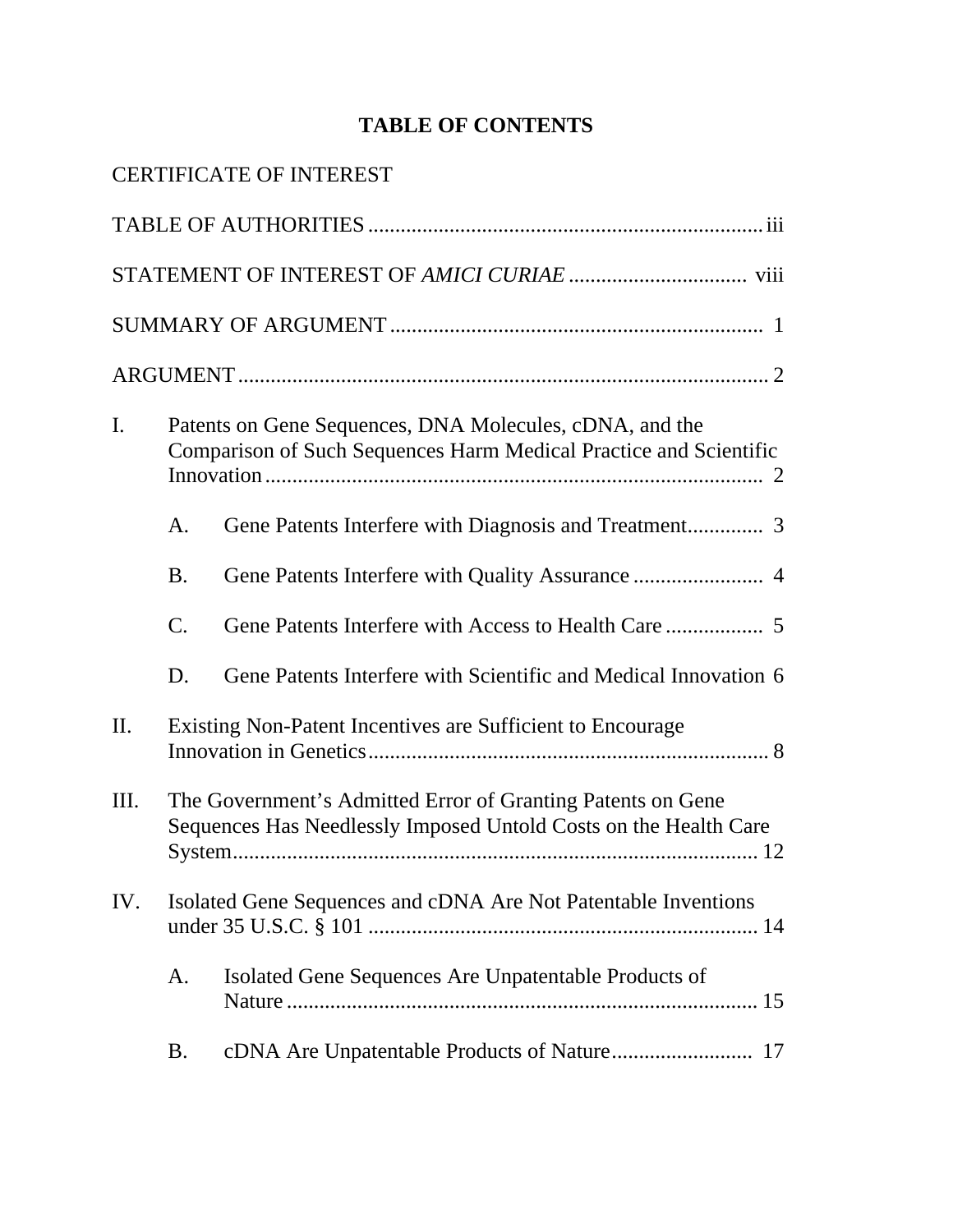|    | $\mathbf{C}$ . | <b>Synthetically Created Versions of Genetic Materials that Lack</b><br>Markedly Different Functions from Natural Products Are |    |
|----|----------------|--------------------------------------------------------------------------------------------------------------------------------|----|
|    | D.             | Section 103(b) Does Not Address the Patent Eligibility of                                                                      | 22 |
| V. |                | Methods of Comparing and Analyzing Genetic Sequences Are                                                                       |    |
|    |                |                                                                                                                                | 27 |
|    |                | <b>CERTIFICATE OF COMPLIANCE</b>                                                                                               |    |

## CERTIFICATE OF SERVICE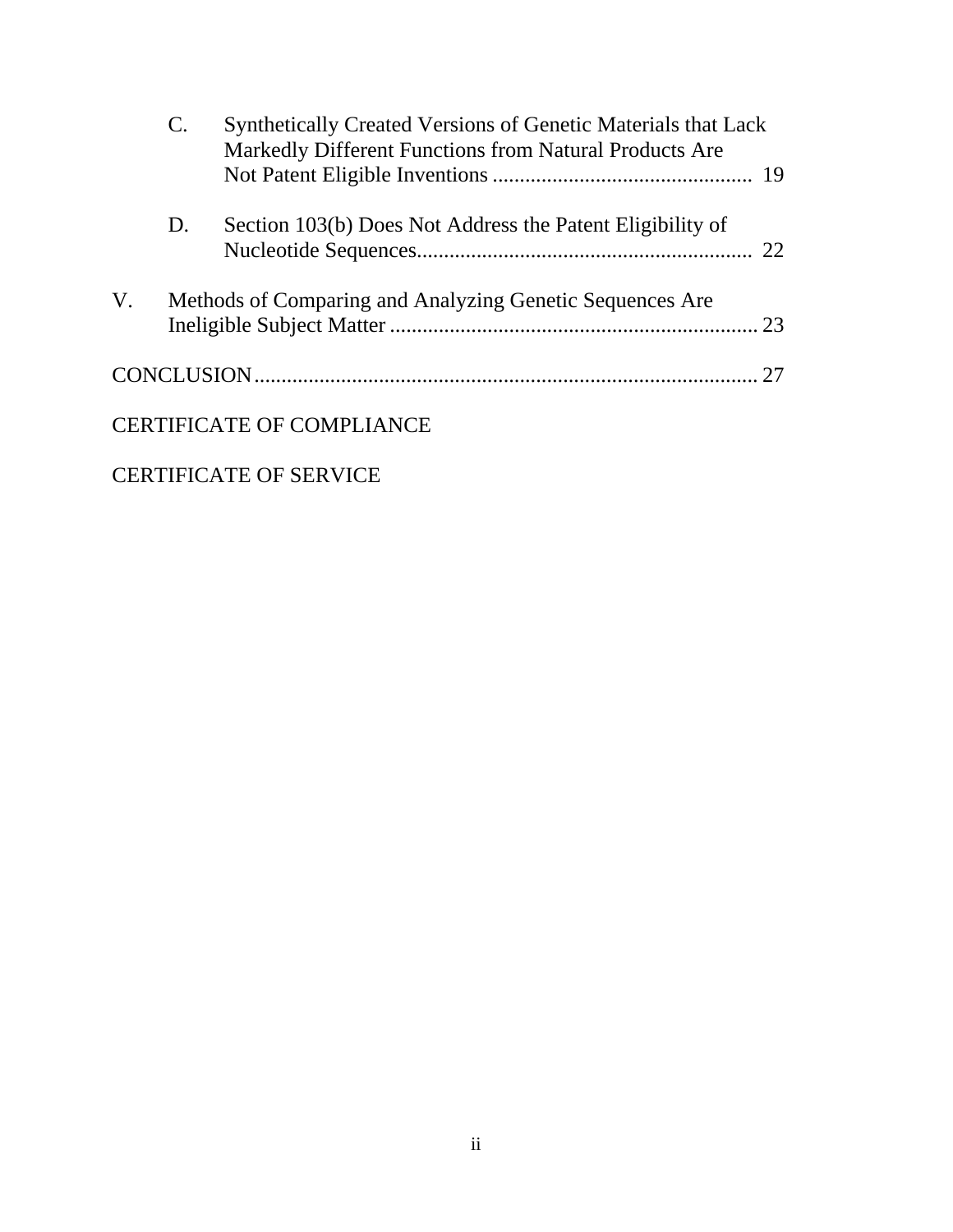## **TABLE OF AUTHORITIES**

| Page(s)<br><b>Cases</b>                                                          |  |
|----------------------------------------------------------------------------------|--|
| American Fruit Growers, Inc. v. Brogdex Co., 283 U.S. 1 (1931) 13, 20            |  |
| American Wood-Paper Co. v. Fibre Disintegrating Co., 90 U.S. (23 Wall.) 566      |  |
|                                                                                  |  |
| Bonito Boats, Inc. v. Thunder Craft Boats, Inc., 489 U.S. 141 (1989)24           |  |
| Cochrane v. Badische Anilin & Soda Fabrik, 111 U.S. 293 (1884) 19                |  |
|                                                                                  |  |
|                                                                                  |  |
|                                                                                  |  |
| Funk Bros. Seed Co. v. Kalo Inoculant Co., 333 U.S. 127 (1948) 15, 18            |  |
|                                                                                  |  |
|                                                                                  |  |
|                                                                                  |  |
|                                                                                  |  |
|                                                                                  |  |
|                                                                                  |  |
| Parke-Davis & Co. v. H. K. Mulford Co., 189 F. 95 (S.D.N.Y. 1911), aff'd, 196 F. |  |
|                                                                                  |  |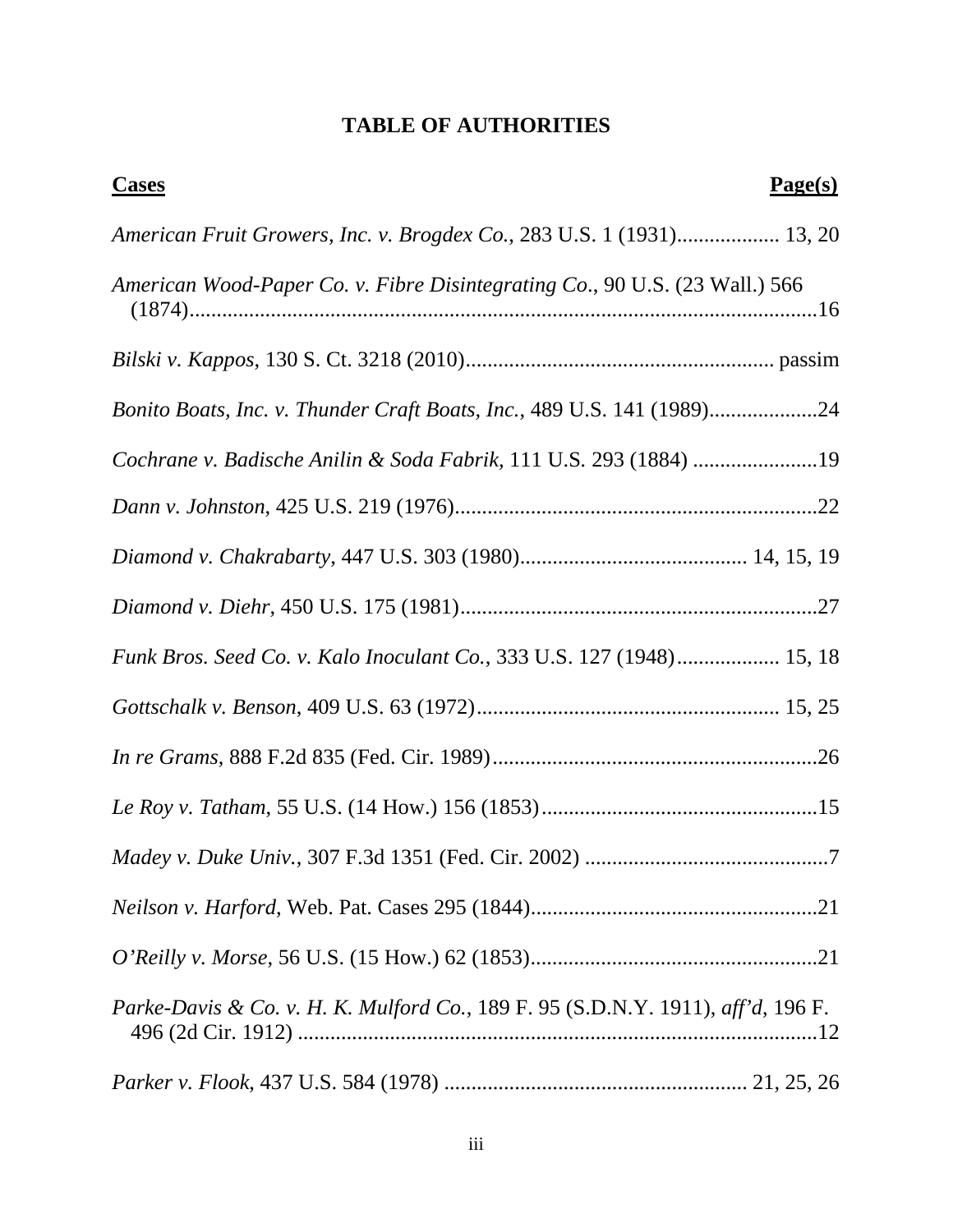| <b>Statutes and Regulations</b>                                                                                                                                                                                                   | Page(s)                      |
|-----------------------------------------------------------------------------------------------------------------------------------------------------------------------------------------------------------------------------------|------------------------------|
|                                                                                                                                                                                                                                   |                              |
|                                                                                                                                                                                                                                   |                              |
|                                                                                                                                                                                                                                   |                              |
|                                                                                                                                                                                                                                   |                              |
|                                                                                                                                                                                                                                   |                              |
|                                                                                                                                                                                                                                   |                              |
| Patents                                                                                                                                                                                                                           | $\mathbf{Pages}(\mathbf{s})$ |
|                                                                                                                                                                                                                                   |                              |
|                                                                                                                                                                                                                                   |                              |
|                                                                                                                                                                                                                                   |                              |
| <b>Other Authorities</b>                                                                                                                                                                                                          | Page(s)                      |
| 1 William C. Robinson, The Law of Patents for Useful Inventions (Little, Brown                                                                                                                                                    |                              |
| American Medical Association, Opinion 9.095 – The Use of Patents and Other<br>Means to Limit Availability of Medical Procedures, (1995), available at<br>http://www.ama-assn.org/ama/pub/physician-resources/medical-ethics/code- |                              |

Bryn Williams-Jones, *History of a Gene Patent: Tracing the Development and Application of Commercial BRCA Testing*, 10 Health Law J. 123 (2002) .......... 11

medical-ethics/opinion9095.shtml........................................................................ 14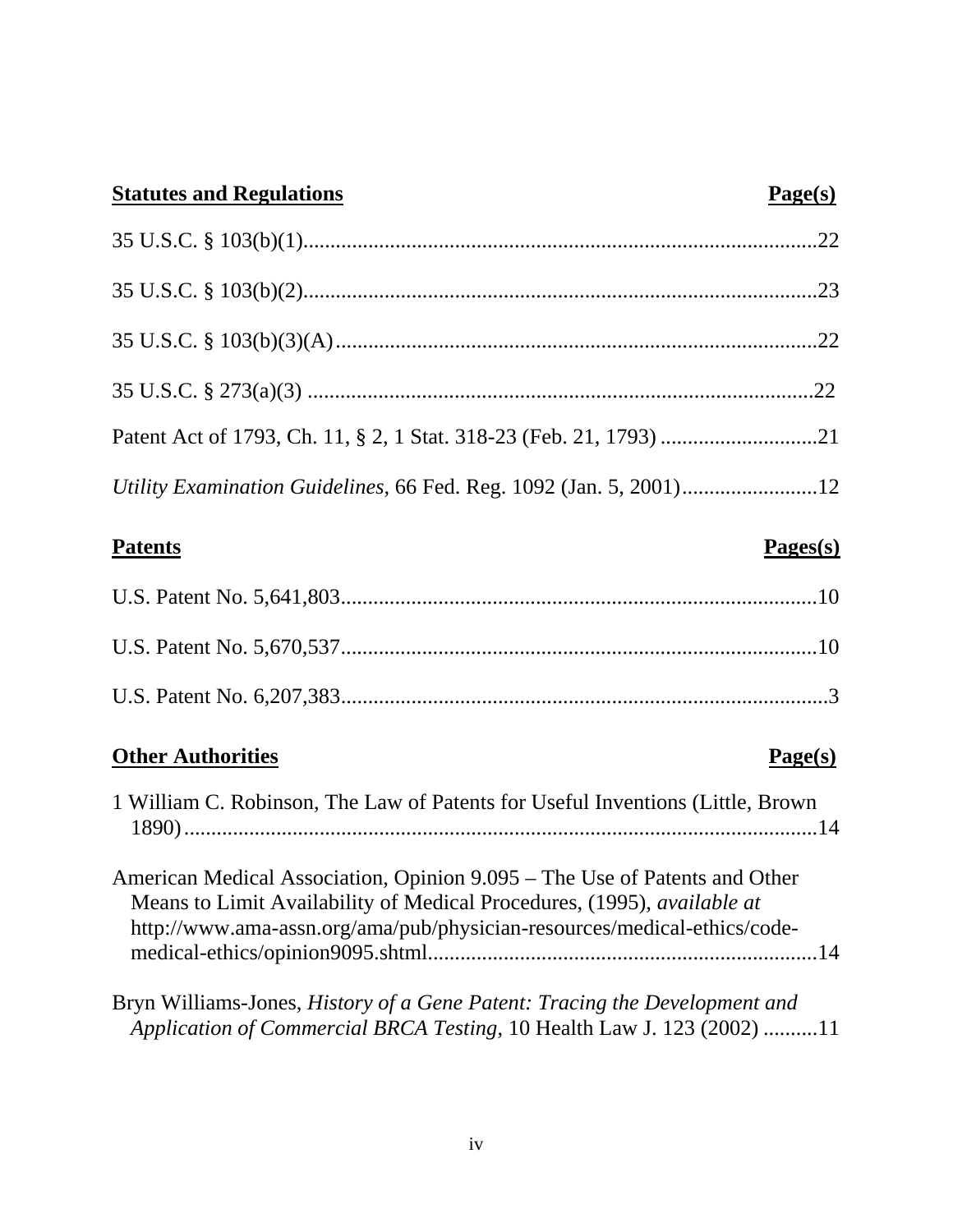| CBC News, Ontario to Offer New Genetic Test for Breast, Ovarian Cancer (Jan. 8,<br>2003), available at                                                          |
|-----------------------------------------------------------------------------------------------------------------------------------------------------------------|
| http://www.cbc.ca/health/story/2003/01/06/test_genetic030106.html5                                                                                              |
| Debra G.B. Leonard, Medical Practice and Gene Patents: A Personal Perspective,                                                                                  |
| Erik Stokstad, Genetic Screen Misses Mutations in Women at High Risk of Breast                                                                                  |
| Francis S. Collins et al., A Vision for the Future of Genomics Research, 422 Nature                                                                             |
| Geeta Anand, Big Drug Makers Try to Postpone Custom Regimens, Wall Street                                                                                       |
| Gina Shaw, Does the Gene Patenting Stampede Threaten Science?, 9 AAMC                                                                                           |
| International Human Genome Sequencing Consortium, <i>Initial Sequencing and</i>                                                                                 |
| IP Australia, 24 Australian Official Journal of Patents 91 (Sep. 2, 2010)                                                                                       |
| Isaac Rabino, How Human Geneticists in U.S. View Commercialization of the                                                                                       |
| Isabelle Huys et al., Legal Uncertainty in the Area of Genetic Diagnostic Testing,                                                                              |
| James H.M. Simon et al., Managing Severe Acute Respiratory Syndrome (SARS)<br>Intellectual Property Rights, 83 Bull. World Health Org. 707 (2005) 7             |
| Janice M. Mueller, The Evanescent Experimental Use Exemption from United<br>States Patent Infringement Liability: Implications for University and Nonprofit     |
| Jordan Paradise, European Opposition to Exclusive Control Over Predictive Breast<br>Cancer Testing and the Inherent Implications for U.S. Patent Law and Public |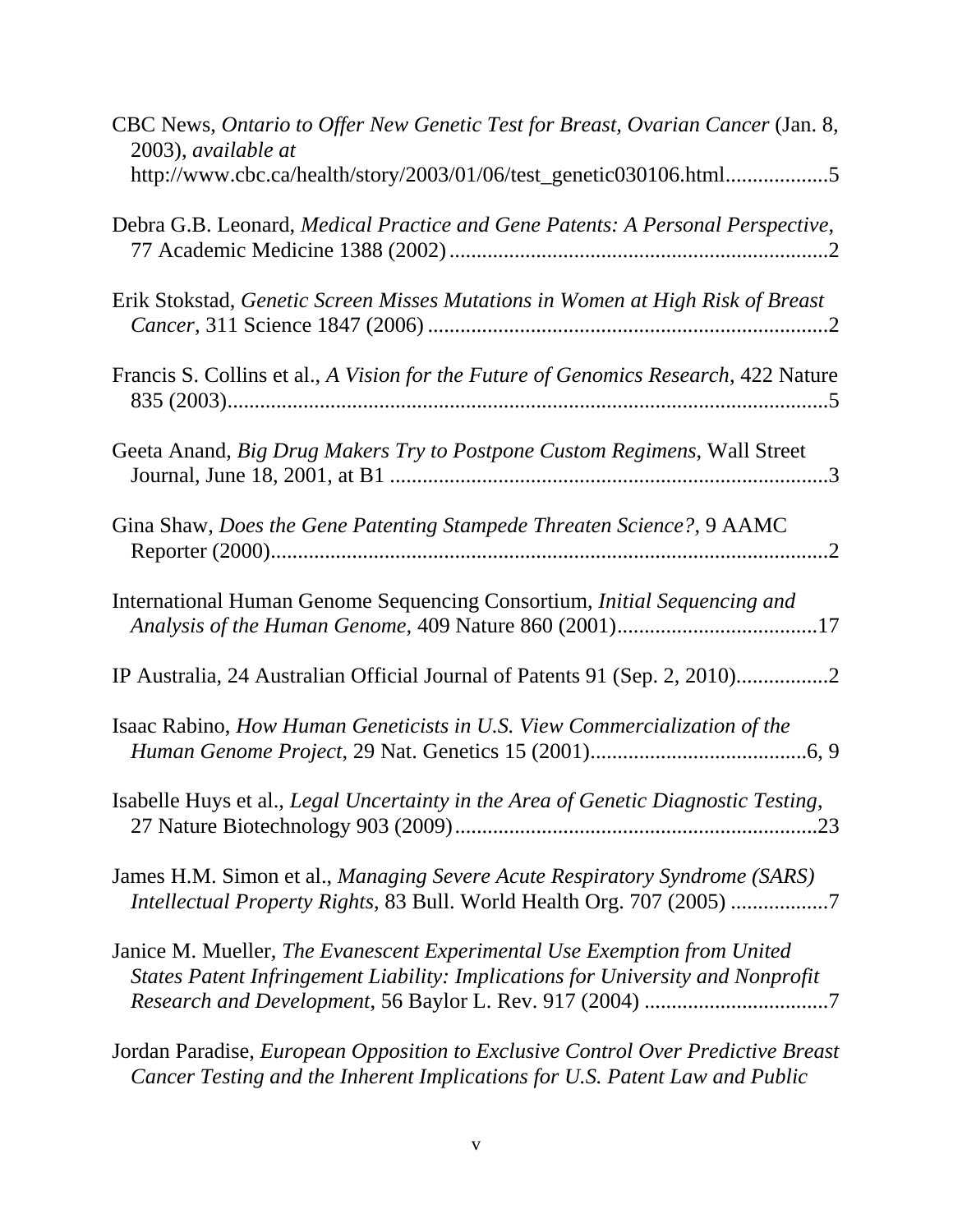| Policy: A Case Study of the Myriad Genetics' BRCA Patent Controversy, 59                                                                                          |
|-------------------------------------------------------------------------------------------------------------------------------------------------------------------|
| Judy Peres, Genetic Testing Can Save Lives - But Errors Leave Scars, Chicago                                                                                      |
| Ken Garber, Battle Over Generic Taxol Concludes, But Controversy Continues, 94                                                                                    |
| Leslie Roberts, Who Owns the Human Genome?, 237 Science 358 (1987) 9                                                                                              |
| Letter from Martin Munzer to Xavier Becerra, U.S. Congressman (May 25, 2007)                                                                                      |
| Maurice Cassier, Louis Pasteur's Patents: Agri-Food Biotechnologies, Industry<br>and Public Good, in Living Properties (2009) (Jean-Paul Gaudillere et al., eds.) |
| Michael J. Czar et al., Gene Synthesis Demystified, 27 Trends in Biotechnology 63                                                                                 |
| Mildred K. Cho et al., <i>Effects of Patents and Licenses on the Provision of Clinical</i>                                                                        |
| Nicholas Wade, Cost of Decoding a Genome Is Lowered, The New York Times,                                                                                          |
| Nicolas Gilbert et al., Multiple Fates of L1 Retrotransposition Intermediates in<br>Cultured Human Cells, 25 Molecular and Cellular Biology 7780 (2005)17         |
| Pasquale J. Federico, Louis Pasteur's Patents, 86 Science 327 (1937)13                                                                                            |
| Phyllida Brown & Kurt Kleiner, Patent Row Splits Breast Cancer Researchers,                                                                                       |
| Rachel Nowak, NIH in Danger of Losing Out on BRCA1 Patent, 266 Science 209                                                                                        |
| Secretary Lef Health and Hyman Services l'a Advisory Committee on Constitue                                                                                       |

Secretary [of Health and Human Services]'s Advisory Committee on Genetics, Health, and Society, *Report on Gene Patents and Licensing Practices and Their*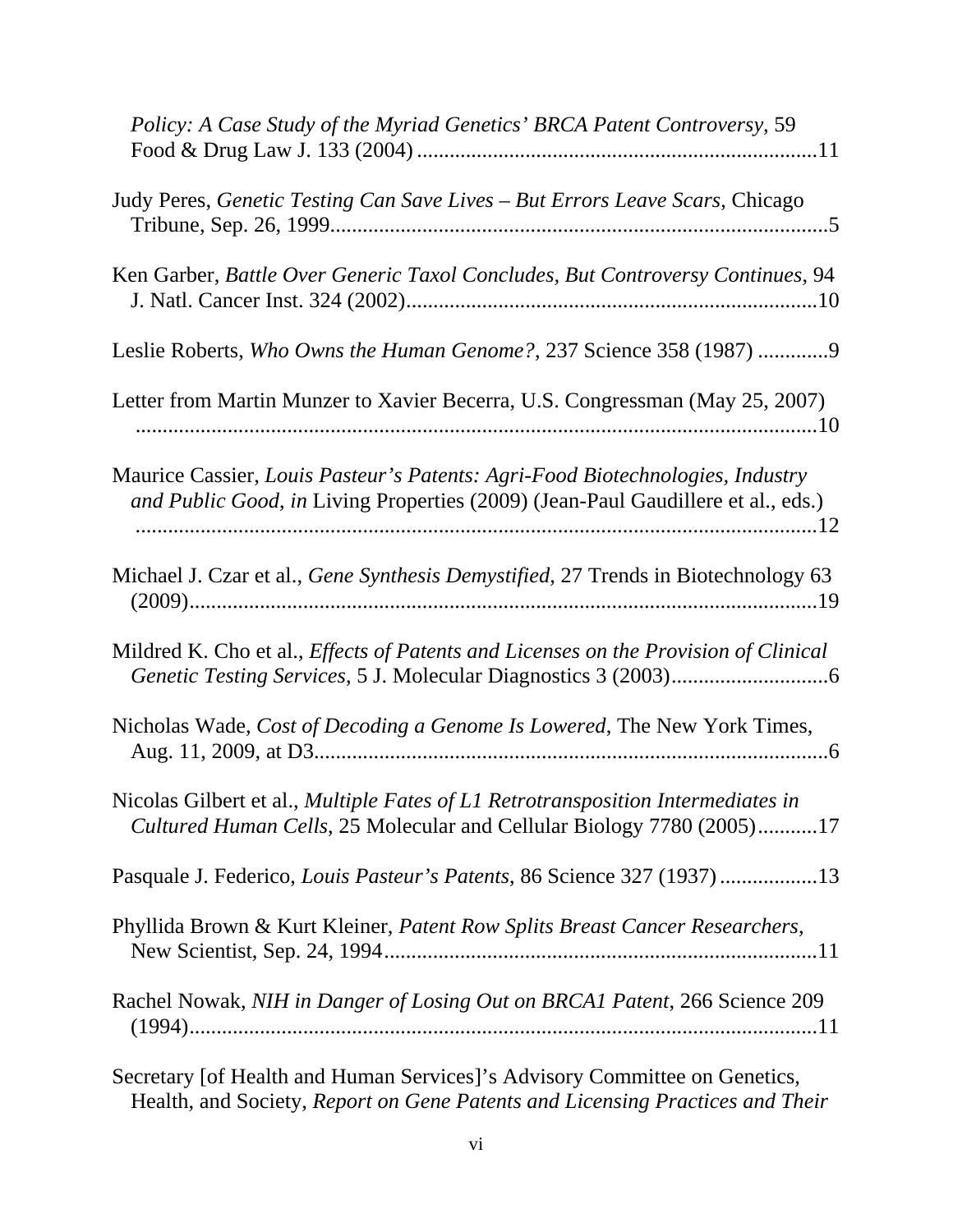| Impact on Patient Access to Genetic Tests (April 2010), available at<br>http://oba.od.nih.gov/oba/sacghs/reports/SACGHS_patents_report_2010.pdf 8                                                                                            |
|----------------------------------------------------------------------------------------------------------------------------------------------------------------------------------------------------------------------------------------------|
|                                                                                                                                                                                                                                              |
| Steven Salzberg & Mihaela Pertea, <i>Do-it-yourself Genetic Testing</i> , 11 Genome                                                                                                                                                          |
| Stifling or Stimulating – The Role of Gene Patents in Research and Genetic<br>Testing: Hearing Before the Subcomm. on Cts., the Internet and Intell. Prop. of<br><i>the H. Judicary Comm.</i> , 110th Cong. 40 (2007) (statement of Dr. Marc |
| Tom Walsh et al., Spectrum of Mutations in BRCA1, BRCA2, CHEK2, and TP53 in                                                                                                                                                                  |

*Families at High Risk of Breast Cancer*, 295 JAMA 1379 (2006) ........................ 4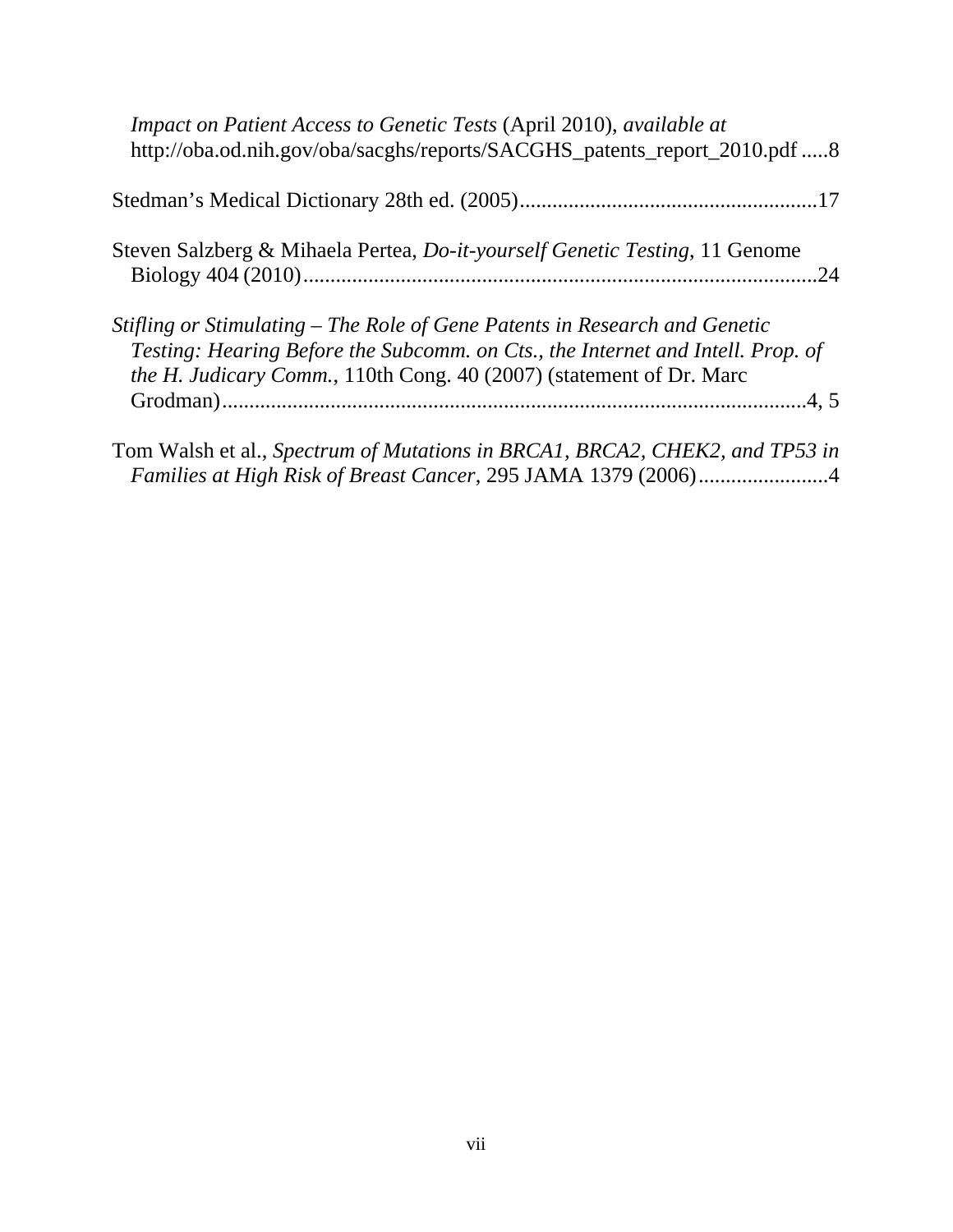#### **STATEMENT OF INTEREST OF** *AMICI CURIAE***<sup>1</sup>**

As physicians, we encounter people at the happiest moments of their lives and at the most traumatic. Increasingly, each of those encounters—from conception to terminal disease—requires physicians to have access to genetic information about the patient to make correct diagnostic and treatment decisions. Genetic information is relevant to determining which disease a patient might be suffering from and which medication might benefit or harm that patient. The patent system should not interfere with such decisions, and if properly implemented it would not do so.

*Amici* medical organizations seek to provide this Court with insight into the adverse effects on medical care and innovation caused by gene patents. These adverse effects could and should have been avoided because genetic sequences and comparisons between sequences—including those covered by the Myriad patents at issue—have never been patent eligible inventions.

*Amici* are not criticizing the patent system as a whole. We routinely use patented inventions in our practices, such as pharmaceuticals and operating room

 $\overline{a}$ 

<sup>&</sup>lt;sup>1</sup> The Parties have consented to the filing of this brief. No part of this brief was authored or funded by counsel for any Party, person, or organization besides *Amici*  and their counsel. *Amici* believe they have no direct personal stake in the outcome of this case, but that *Amici's* members, along with the general public, may benefit from affirmance by avoiding the numerous harms and costs described herein.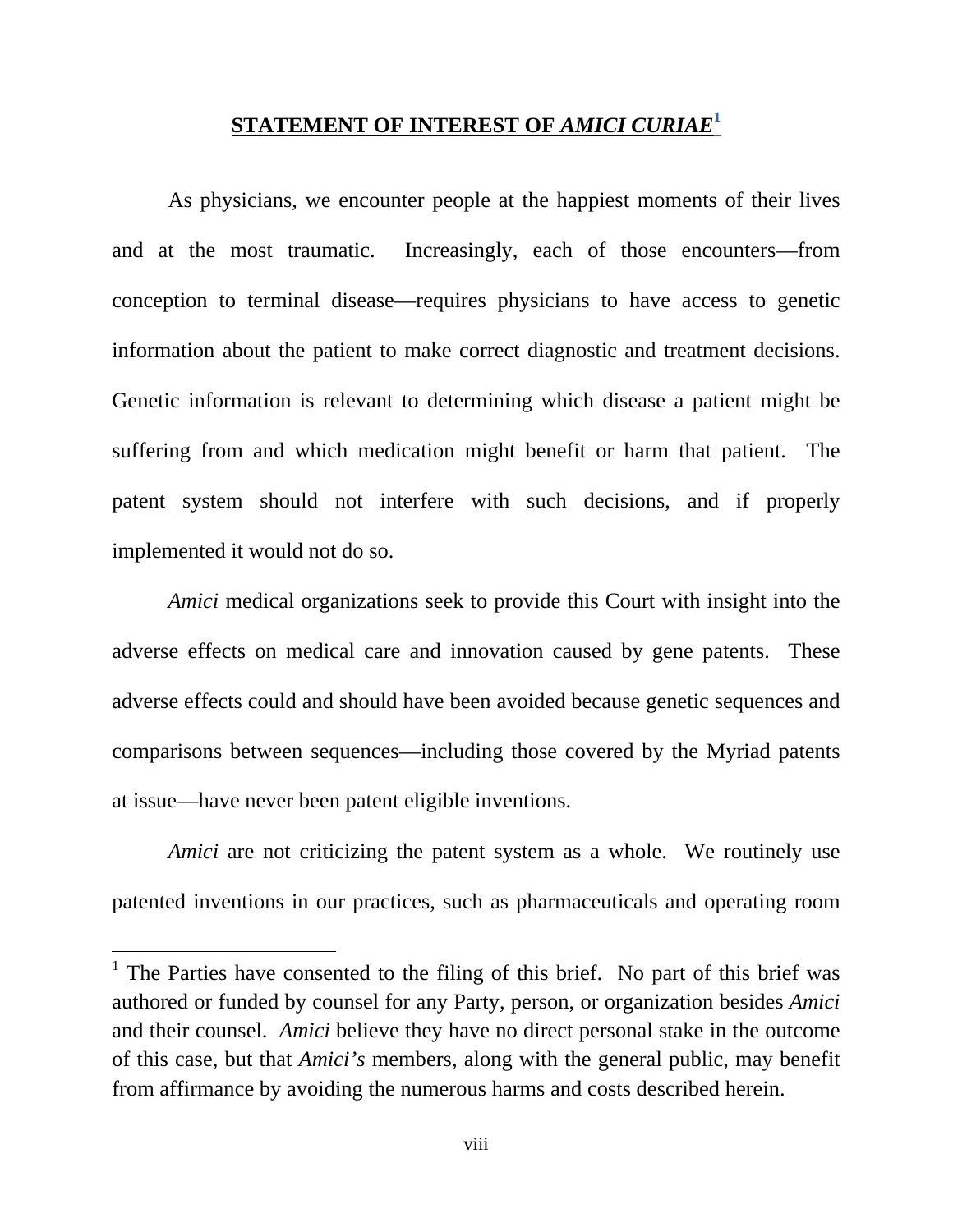tools. But gene patents are profoundly different from other patents. They limit access to products of nature, laws of nature, and information about those natural phenomena. They also interfere with physicians' use of abstract ideas and mental steps. This conflicts with long-standing principles of scientific and medical ethics that the sharing of natural scientific and medical information is a basic necessity for further advances in science, technology, and medical care.

Patents on gene sequences and on comparisons between a patient's gene sequence and a patented gene sequence affect physicians' practices differently than patents on pharmaceuticals or operating room devices. When a physician prescribes a medicine to a patient or uses a patented scalpel, he or she does not have to worry about patent infringement. The authorization and royalty are already built into the cost of the item the physician is recommending or using. But when a physician seeks to find out information about a patient's genetic makeup or compare a patient's gene sequence to a reference sample—even if these are merely conscious thoughts—the physician has to worry about whether he or she is infringing a patent. The physician cannot readily determine before potentially incurring liability whether the comparison will infringe and the physician cannot ethically refuse to perform the comparison. It could only harm patient care for a physician to stop, mid-examination or mid-operation, and be compelled to access a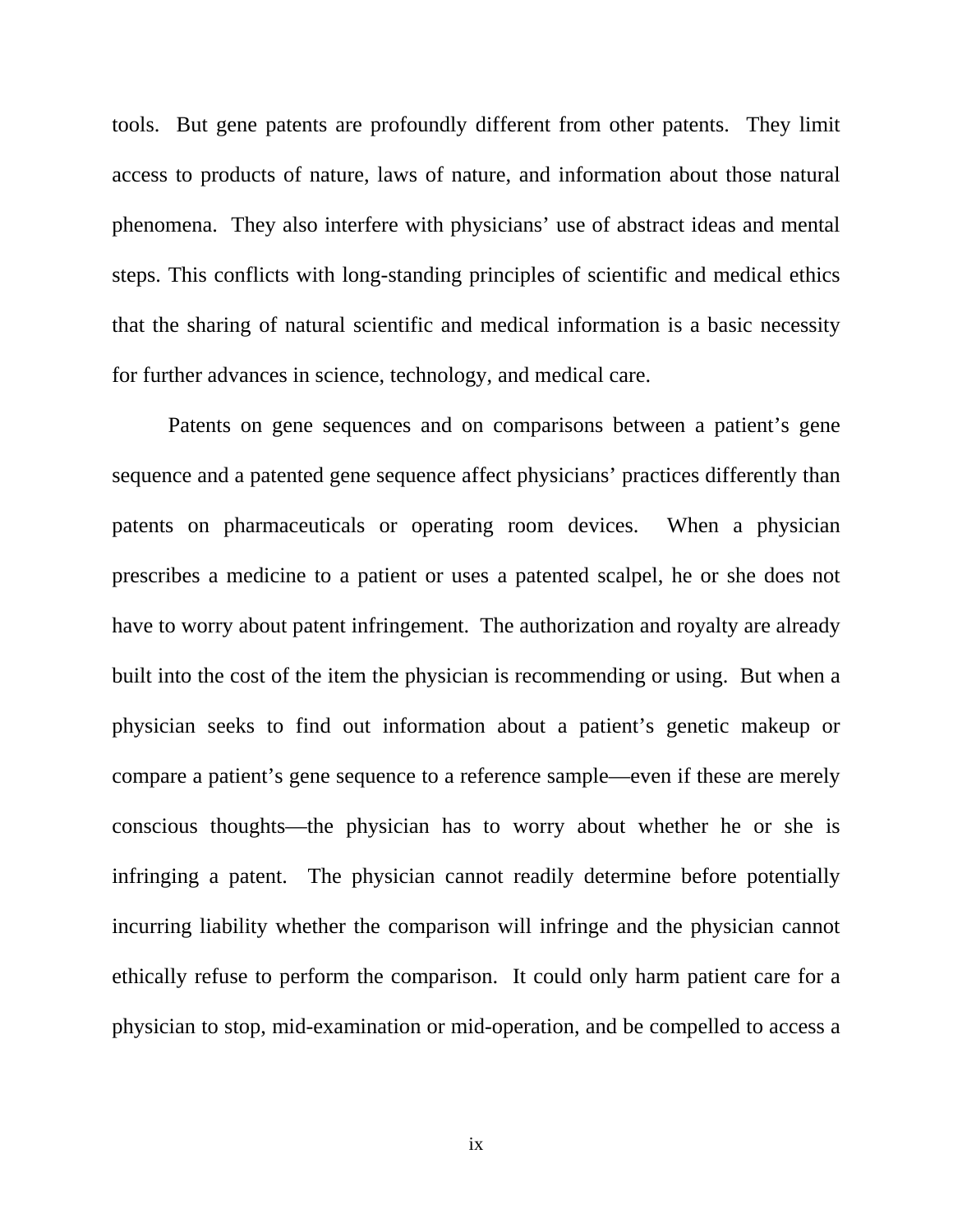patent database or call a patent lawyer to determine if his or her assessment of the patient's status infringes upon a gene patent.

Consequently, *Amici* medical organizations urge the Court to uphold the lower court's decision and to find the claims at issue in this case invalid. Although the U.S. Government also urges affirmance for claims applying to isolated and purified genetic sequences, its rationales for reversal for claims to cDNA would allow these harms to medical care and innovation to continue. Similarly, affirming solely on either the composition claims or the method claims will not adequately protect medical care and innovation. Accordingly, *Amici* urge the Court to establish clearly that not only isolated and purified genes but also cDNA, synthetic genetic materials lacking markedly different functions from naturally occurring gene sequences, and methods of comparing and analyzing genetic sequences are ineligible subject matter.

*Amicus Curiae* **American Medical Association (AMA)** founded in 1847, is the largest professional association of physicians, residents and medical students in the United States. Additionally, through state and specialty medical societies and other physician groups seated in its House of Delegates, substantially all U.S. physicians, residents and medical students are represented in the AMA's policy making process. The objectives of the AMA are to promote the science and art of medicine and the betterment of public health. The AMA's Code of Ethics forbids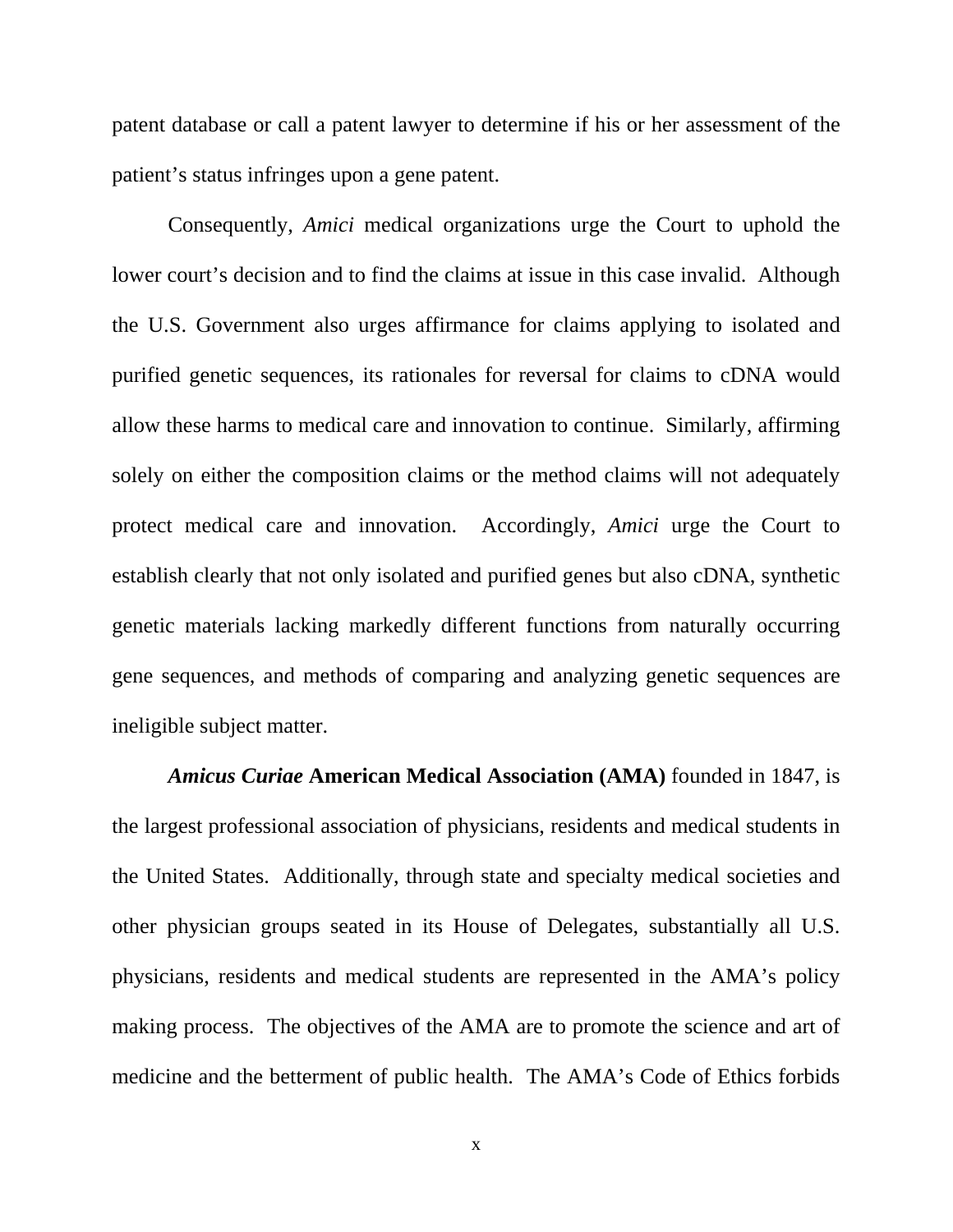physicians from patenting medical procedures because these patents compromise patient care.

The AMA joins this brief on its own behalf and as a representative of the Litigation Center of the American Medical Association and the State Medical Societies. The Litigation Center is a coalition of the AMA and the medical societies of every state and the District of Columbia.

 *Amicus Curiae* **American Society of Human Genetics (ASHG)** is a nonprofit, tax-exempt organization that consists of over 8,000 professionals in the field of human genetics including researchers, clinicians, academicians, ethicists, genetic counselors, and nurses whose work involves genetic testing. ASHG has studied the gene patent issue and found that patents on sequences and correlations interfere with research and medical care.

*Amicus Curiae* **American College of Obstetricians and Gynecologists** is a private, non-profit, voluntary membership organization that consists of over 51,000 health care professionals dedicated to providing quality health care to women. More than ninety percent of Board-certified obstetricians and gynecologists in the U.S. are affiliated with the College. The patents at issue in this case interfere with the ability of the College's members to provide appropriate health care and undertake research.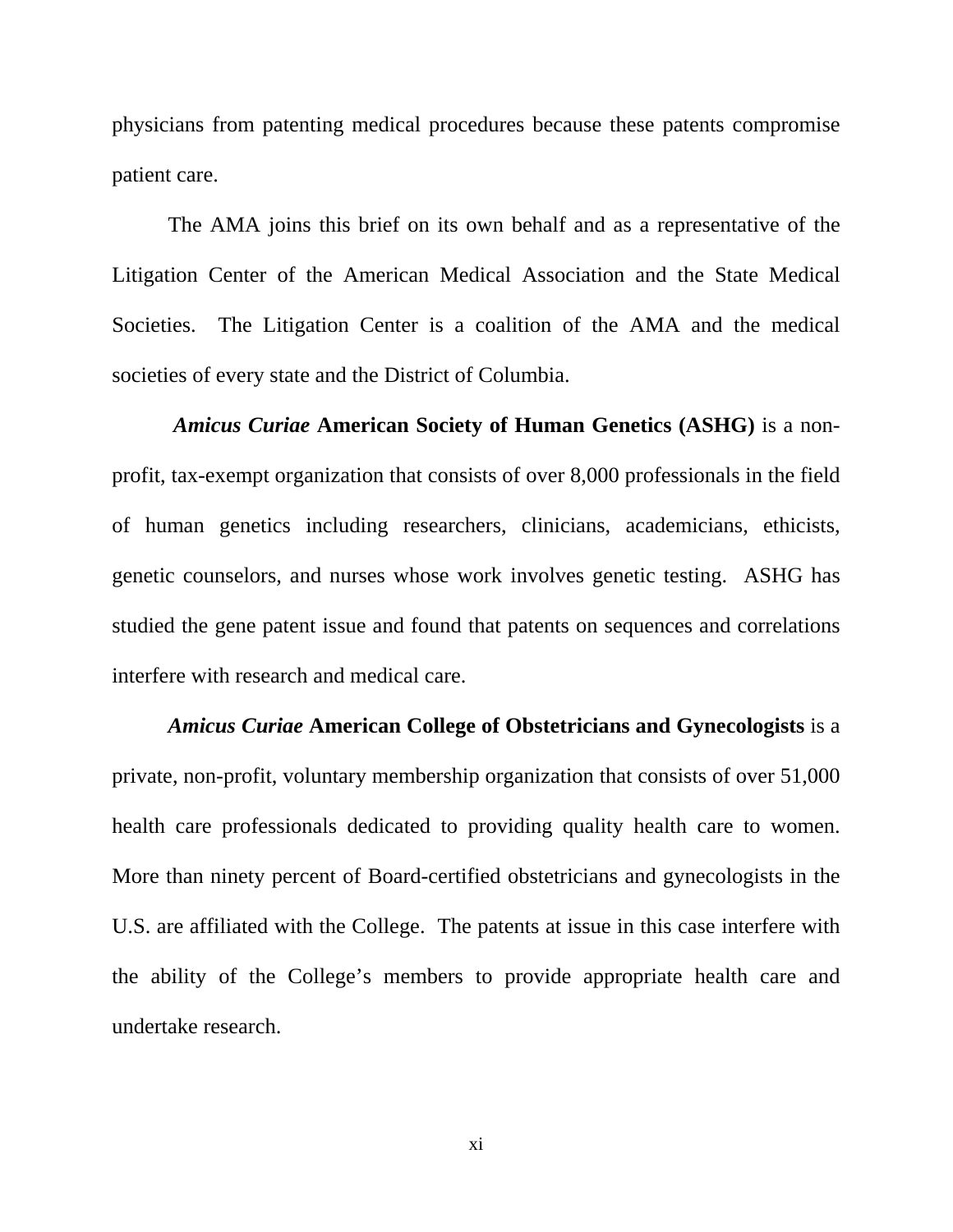*Amicus Curiae* **American College of Embryology (ACE)** develops and maintains professional standards for embryologists. Its members offer a number of clinical services, including pre-implantation diagnosis—a technique used to test an embryo for genetic diseases before the embryo is transferred into the uterus of a woman. Its members are also involved in research on innovative treatments, such as embryonic stem cell research. Patents on gene sequences and correlations have impeded embryologists' ability to study complex cellular and genetic interactions, such as those related to organ development.

 *Amicus Curiae* **Medical Society of the State of New York (MSSNY)** is a voluntary association of approximately 24,000 licensed physicians, medical residents, and medical students in all specialties in New York. The patents at issue in this case interfere with the mission of MSSNY to provide high quality medical care to all people in the most economical manner.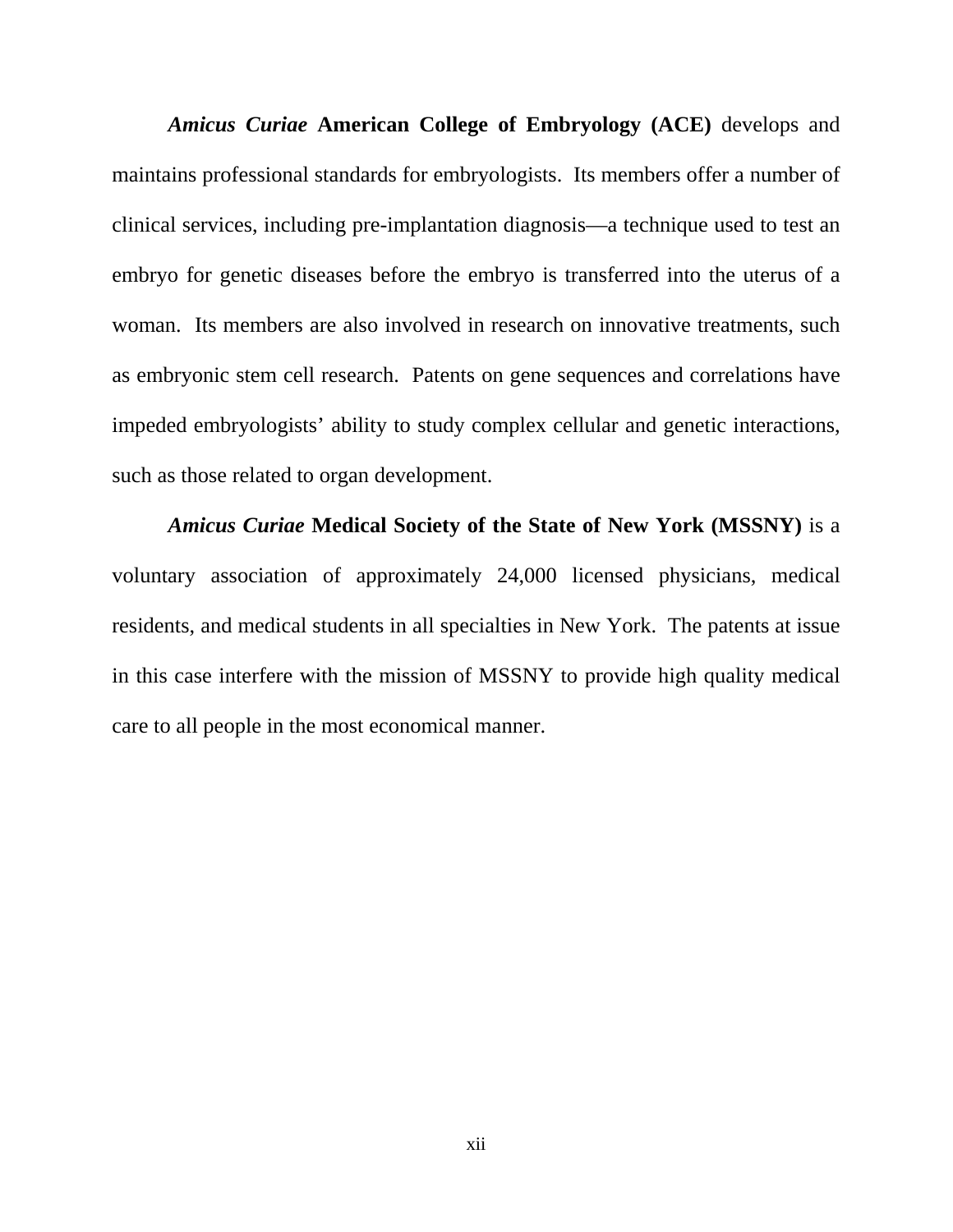#### **SUMMARY OF ARGUMENT**

 Patents on gene sequences, DNA molecules, cDNA, and comparisons of gene sequences harm the practice of medicine and the pursuit of science. They interfere with diagnosis and treatment, quality assurance, access to health care, and scientific and medical innovation.

Non-patent incentives are fully adequate to encourage scientific and medical innovation, as demonstrated by the most comprehensive analysis and past practices regarding genetic test development. The examples supplied by Appellants' *Amici* only confirm the harms that the patent system causes when extended to genetics.

The U.S. Government has now admitted that it erred in issuing thousands of isolated and purified sequence claims without possessing authority to do so. This error has imposed untold costs on the health care system. It is time for it to end.

The patent claims on isolated gene sequences and cDNA should be invalidated, because they are products of nature that not only occur in nature but also lack markedly different functions when synthetically created through human intervention.

The patent claims on "comparing" and "analyzing" gene sequences improperly claim mental processes and thus ineligible abstract ideas, and even if data gathering steps were added to the claims those steps would constitute only trivial pre-solution activity and would not make the process claims patent-eligible.

1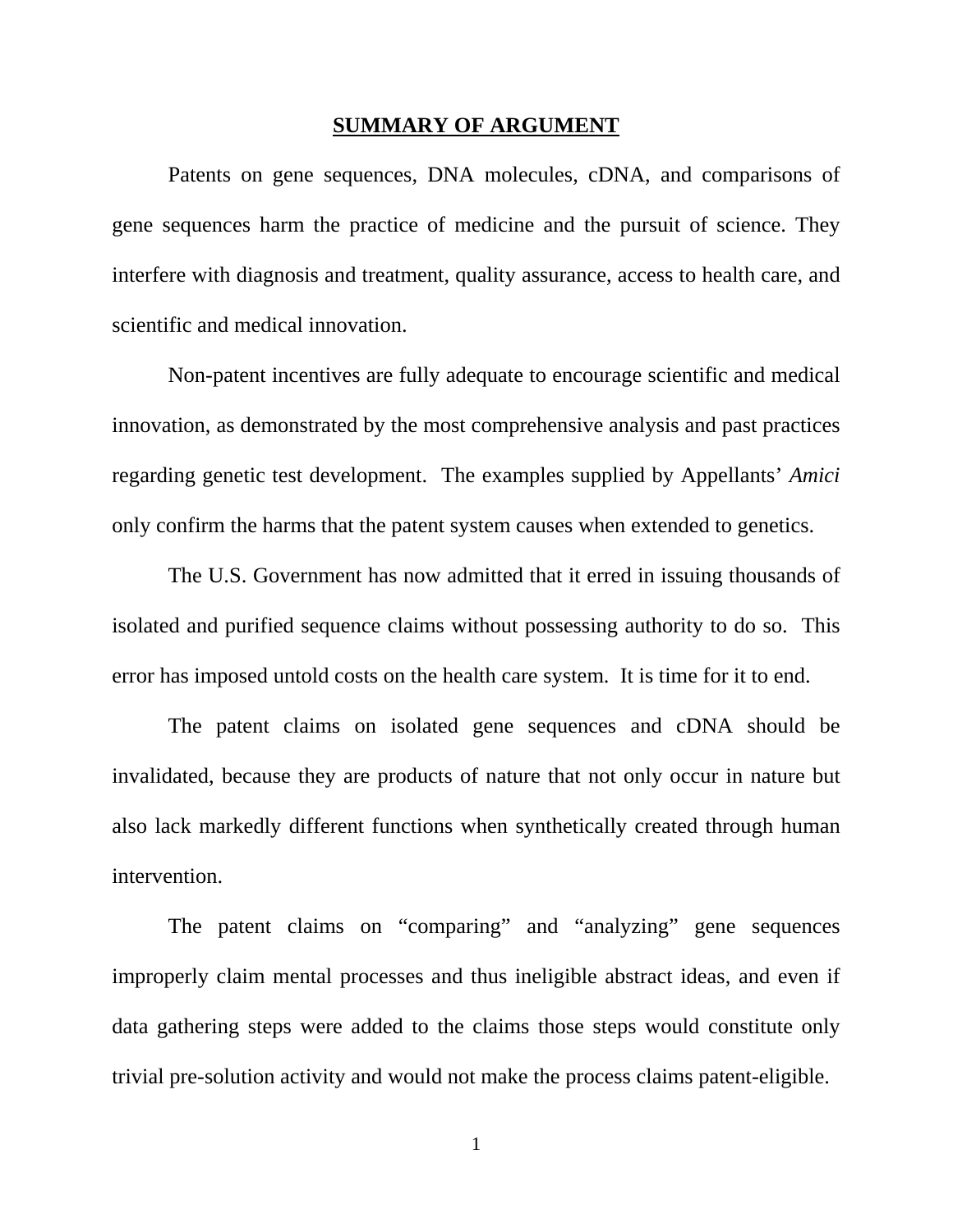#### **ARGUMENT**

## **I. Patents on Gene Sequences, DNA Molecules, cDNA, and the Comparison of Such Sequences Harm Medical Practice and Scientific Innovation.**

Gene patents are being asserted against physicians across the country. Debra G.B. Leonard, *Medical Practice and Gene Patents: A Personal Perspective*, 77 Academic Medicine 1388 (2002). Physicians and researchers receive ceaseand-desist letters to "stop conducting tests … developed for a neurodegenerative condition of the cerebellum, for hereditary hemochromatosis, for cystic fibrosis delta F508, and for Canavan's disease." Gina Shaw, *Does the Gene Patenting Stampede Threaten Science?*, 9 AAMC Reporter (2000). Like other gene patent holders, Myriad has manifested a clear intent to enforce its patent rights. Erik Stokstad, *Genetic Screen Misses Mutations in Women at High Risk of Breast Cancer*, 311 Science 1847 (2006).

Myriad's assertions about standing suggest that physicians and scientists have no reason to fear a patent infringement suit and thus have no standing to challenge the patents at issue. Appellants' Br. 20-28. In Australia, this is the case because Myriad returned its *BRCA1* patent to the public domain, where it belongs. IP Australia, 24 Australian Official Journal of Patents 91, 92 (Sep. 2, 2010). However, in the United States where Myriad continues to assert its *BRCA1* and *BRCA2* patents, physicians and scientists have reason to fear an infringement suit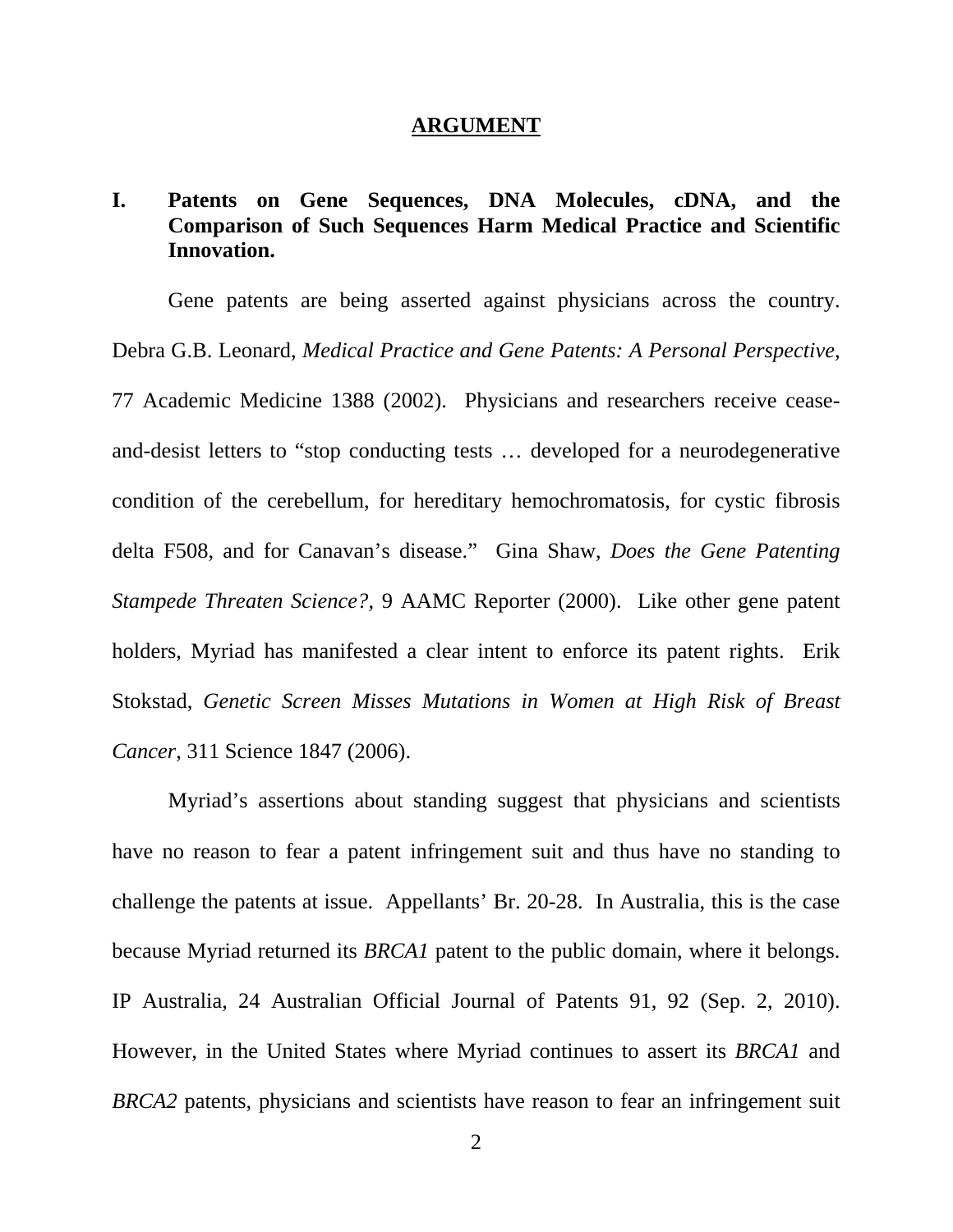from these and similar patents on isolated or purified gene sequences, cDNA, and medical and research uses of discovered genetic information.

#### **A. Gene Patents Interfere with Diagnosis and Treatment.**

Patents on gene sequences interfere with diagnosis and treatment. For example, a company has filed for patent protection on a genetic sequence that indicates whether patients will benefit from its asthma drug. The company, however, has said that, for the 20-year term of the patent, it will not allow anyone to use the sequence to determine whether its drug will help or harm patients. Geeta Anand, *Big Drug Makers Try to Postpone Custom Regimens*, Wall Street Journal, June 18, 2001, at B1. While such information is crucial to physicians and patients, the use of the sequence to identify people who would not benefit from the drug would diminish the market for the drug.

Patents on gene sequences have contributed to patients' deaths. Long QT syndrome is a disorder of the heart's electrical system that is characterized by irregular heart rhythms and a risk of sudden death. A gene associated with Long QT was patented and assigned to the University of Utah Research Foundation. U.S. Patent No. 6,207,383. The company with the exclusive license to the Long QT sequence went through corporate upheavals. For a two year period, the licensee did not offer diagnostic testing for Long QT syndrome. Other laboratories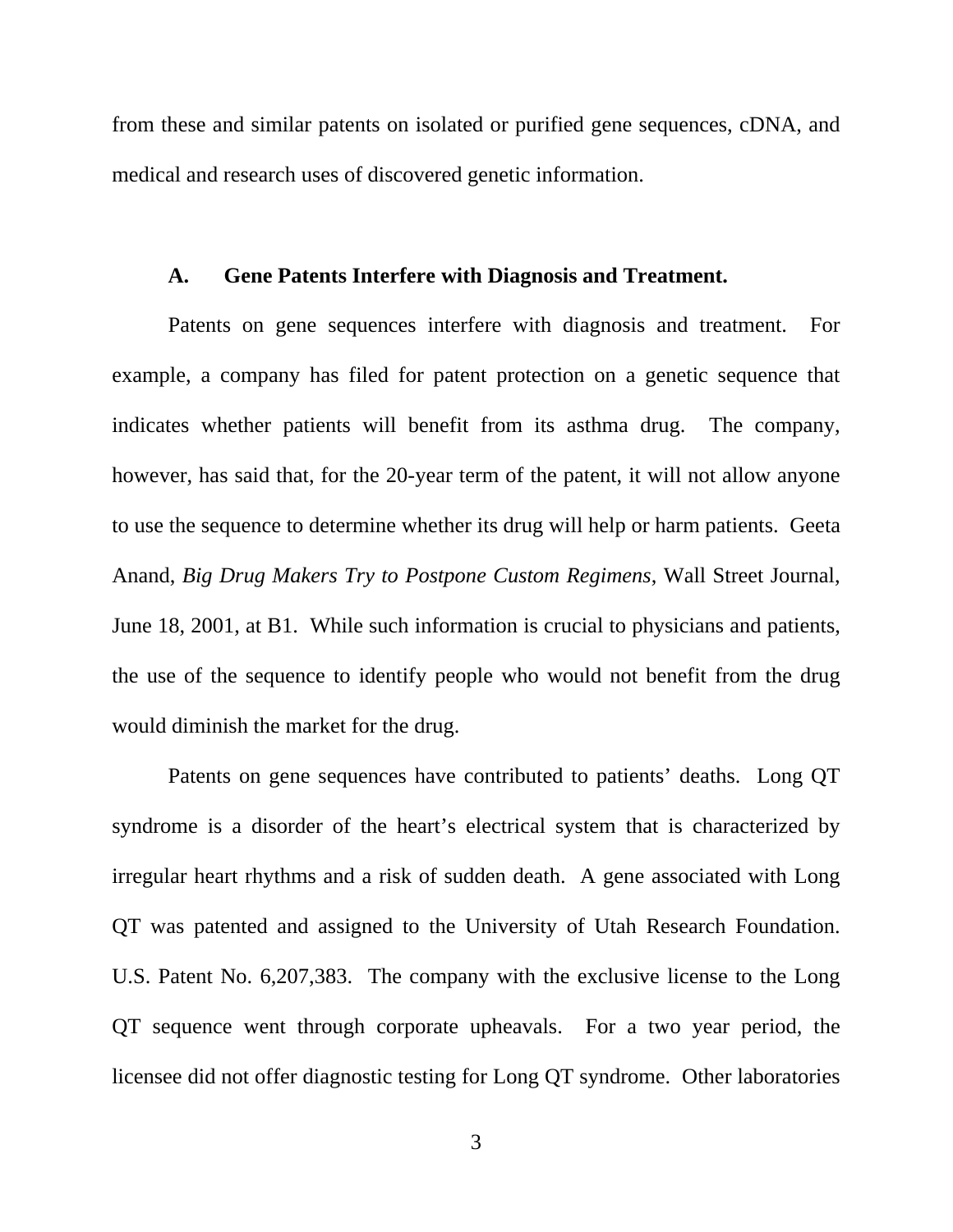had the capability and willingness to offer the test, but were forbidden to do so by the patent licensee. During this period at least one patient, age 10, died from her undiagnosed Long QT syndrome; her death could have been prevented had testing been available. *Stifling or Stimulating – The Role of Gene Patents in Research and Genetic Testing: Hearing Before the Subcomm. on Cts., the Internet and Intell. Prop. of the H. Judicary Comm.*, 110th Cong. 40 (2007) (statement of Dr. Marc Grodman) [hereinafter "Grodman"].

### **B. Gene Patents Interfere with Quality Assurance.**

Myriad's exclusive control over the use of the *BRCA1* and *BRCA2*  sequences has led to the misdiagnosis of patients and has precluded the deployment of improved genetic tests. Tom Walsh et al., *Spectrum of Mutations in BRCA1, BRCA2, CHEK2, and TP53 in Families at High Risk of Breast Cancer*, 295 JAMA 1379, 1386 (2006) (12% of the 300 people examined from high risk families had mutations that the Myriad tests missed). Women thus have made decisions about whether to forego surgery or other treatment based on tests that missed mutations. Further, no woman can get an independent second opinion about her condition before deciding to have her healthy breasts or ovaries removed in order to avoid cancer, because Myriad has exclusive use of the breast cancer gene sequences. As a result, women may have their breasts or ovaries removed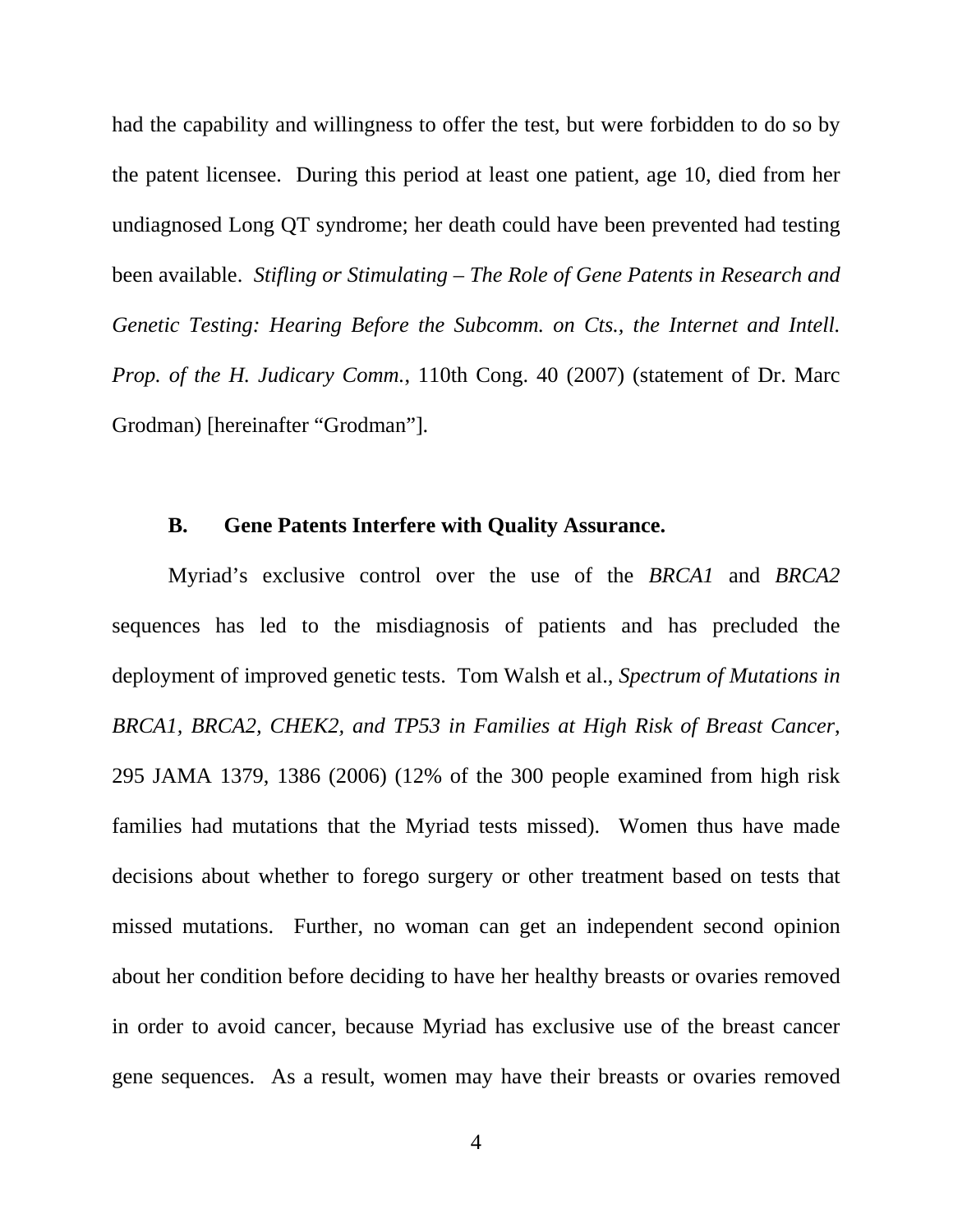unnecessarily when they receive a false positive on a *BRCA1* or *BRCA2* test because they do not have access to an independent confirmatory test. *See, e.g.*, Judy Peres, *Genetic Testing Can Save Lives – but Errors Leave Scars,* Chicago Tribune, Sep. 26, 1999 (patient underwent unnecessary removal of ovaries based on erroneous *BRCA* genetic test result).

#### **C. Gene Patents Interfere with Access to Health Care.**

Patents on gene sequences and patents on the comparisons of gene sequences increase the costs of health care unnecessarily, making genetic tests inaccessible for many people and imposing the costs of unnecessary medical procedures due to false positive results on others. Because of the ability to charge royalties under patents on the *BRCA*1 and *BRCA*2 breast cancer genes, Myriad's test costs \$3,000 (A3396), despite the existence of other labs willing to offer testing for one third of that cost. CBC News, *Ontario to Offer New Genetic Test for Breast*, *Ovarian Cancer* (Jan. 8, 2003), *available at* 

http://www.cbc.ca/health/story/2003/01/06/test\_genetic030106.html. Patents on the Long QT genes drove the cost of the test to \$5,400, when the test could have easily been undertaken for 75% less. Grodman, *supra,* at 39.

Technology will soon allow the sequencing of a person's entire genome of approximately 30,000 genes for \$1,000 or less. Francis S. Collins et al., *A Vision*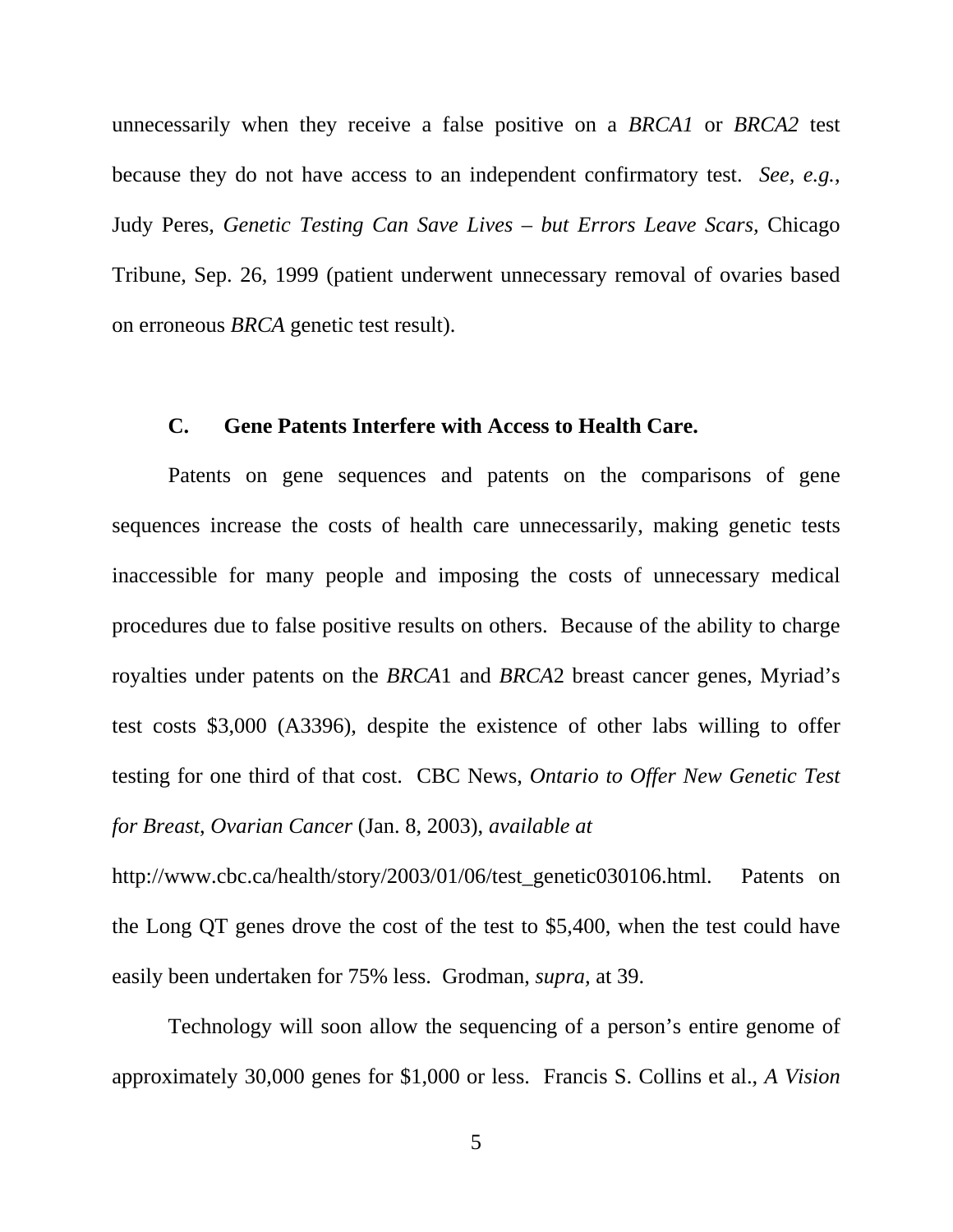*for the Future of Genomics Research*, 422 Nature 835, 846 (2003); Nicholas Wade, *Cost of Decoding a Genome Is Lowered*, The New York Times, Aug. 11, 2009, at D3. The patient can then take preventive measures to minimize his or her risk for disease. But testing all 30,000 genes at Myriad's royalty rate would cost over \$45 million. Applying even a seemingly modest royalty of \$100 per gene would total an unaffordable \$3 million per test. Even with much lower royalty rates on many fewer genes, personalized gene analyses would be infeasible.

#### **D. Gene Patents Interfere with Scientific and Medical Innovation.**

 Appellants and their *Amici* willfully ignore the volume of literature that has found that patents on genes actually harm research and innovation. Forty-nine percent of the members of the American Society of Human Genetics have had to limit their research due to gene patents. Isaac Rabino, *How Human Geneticists in U.S. View Commercialization of the Human Genome Project*, 29 Nat. Genetics 15 (2001). A survey of directors of laboratories that perform DNA-based genetic tests indicated that over half (53%) of the respondents had not developed a test for fear of infringing patents, and that one in four laboratories had stopped performing certain genetic tests because of patent restrictions or excessive royalty costs. Mildred K. Cho et al., *Effects of Patents and Licenses on the Provision of Clinical Genetic Testing Services*, 5 J. Molecular Diagnostics 3 (2003). SARS research was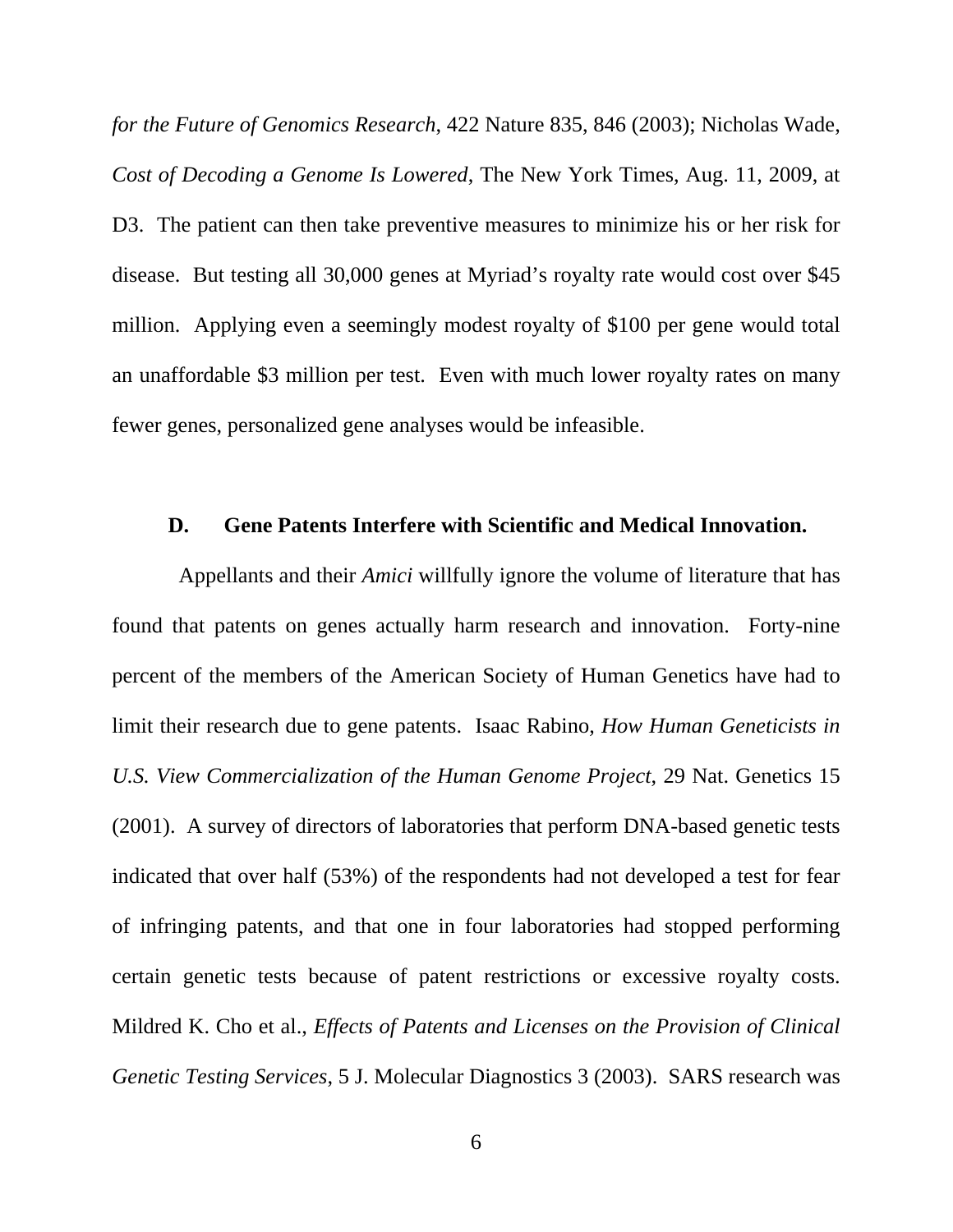impeded because of concerns about the patents on the genetic sequence of the SARS virus. James H.M. Simon et al., *Managing Severe Acute Respiratory Syndrome (SARS) Intellectual Property Rights*, 83 Bull. World Health Org. 707, 709 (2005).

Notably, *Amicus* BIO erroneously claims that "[a]rguments about stifling research also ignore the ... research exception." BIO Br. 32. However, under current Federal Circuit doctrine, the very narrow research exception that exists "for all practical purposes [is] a nullity." Janice M. Mueller, *The Evanescent Experimental Use Exemption from United States Patent Infringement Liability: Implications for University and Nonprofit Research and Development*, 56 Baylor L. Rev. 917, 980 (2004); *Madey v. Duke Univ.*, 307 F.3d 1351, 1362 (Fed. Cir. 2002).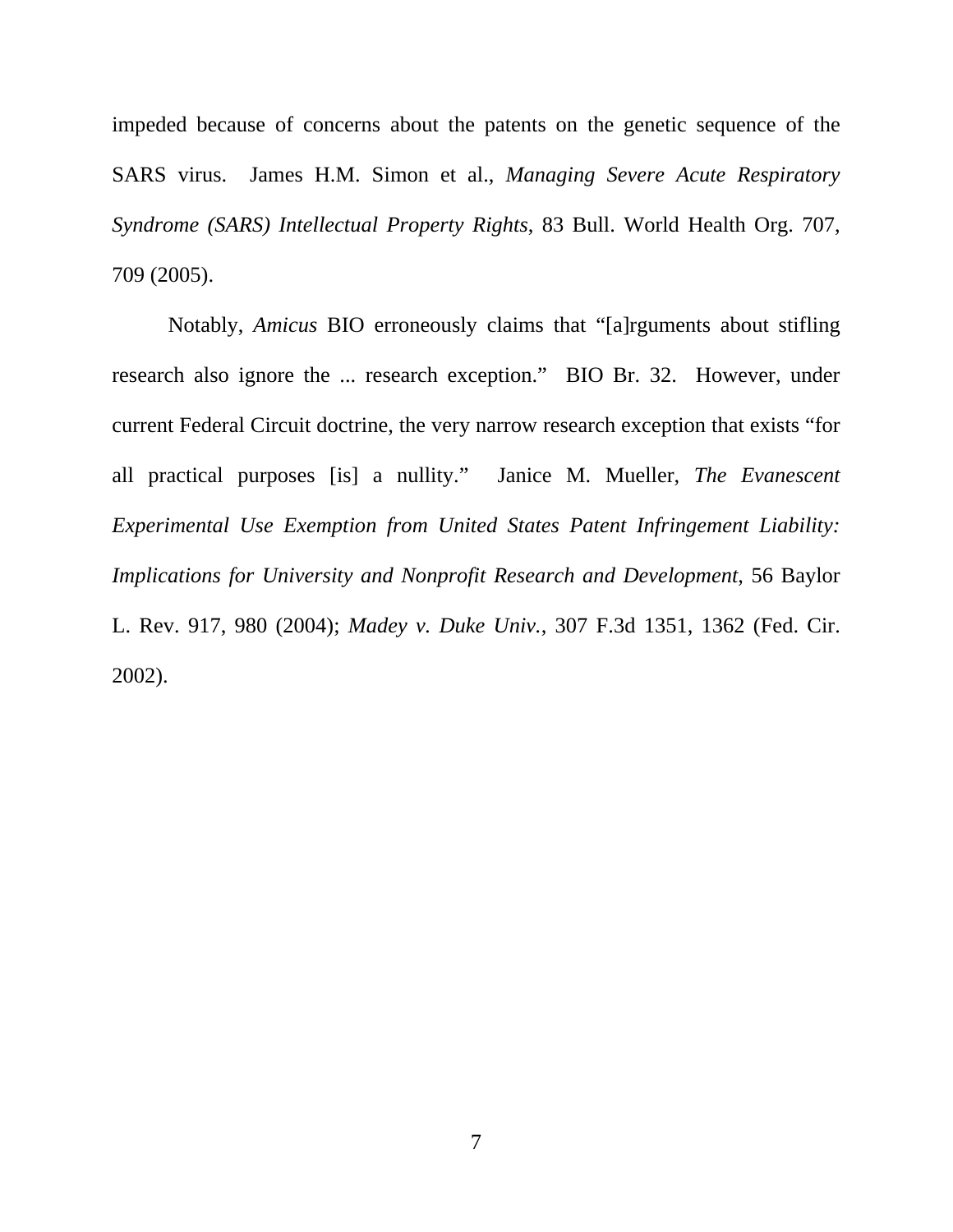## **II. Existing Non-Patent Incentives are Sufficient to Encourage Innovation in Genetics.**

The possibility of patents serves to encourage innovation in many fields. But, simply put, patents are not necessary with respect to gene sequences and comparisons between sequences. Secretary [of Health and Human Services]'s Advisory Committee on Genetics, Health, and Society, *Report on Gene Patents and Licensing Practices and Their Impact on Patient Access to Genetic Tests*, 30 (April 2010), *available at*

http://oba.od.nih.gov/oba/sacghs/reports/SACGHS\_patents\_report\_2010.pdf.

Once gene sequence information is made public, moreover, existing incentives to provide medical care are already more than sufficient to encourage the development of tests and to perform comparisons to those genes.

Despite assertions by Myriad and its *Amici* that patents on gene sequences are necessary for the discovery and development of genetic diagnostic tests, genetic diagnostic tests have been routinely developed by clinical laboratories without the incentive of patents on gene sequences or correlations. *Id.* at 30-31. "[P]atents were not needed to develop genetic tests for hearing loss, SCA [spinocerebellar atrophy], breast cancer, LQTS [long-QT syndrome], Canavan disease, and HH [hereditary hemochromatosis]. Indeed, all of these tests were on the market before the test offered by the relevant patent-rights holder." *Id*. at 31.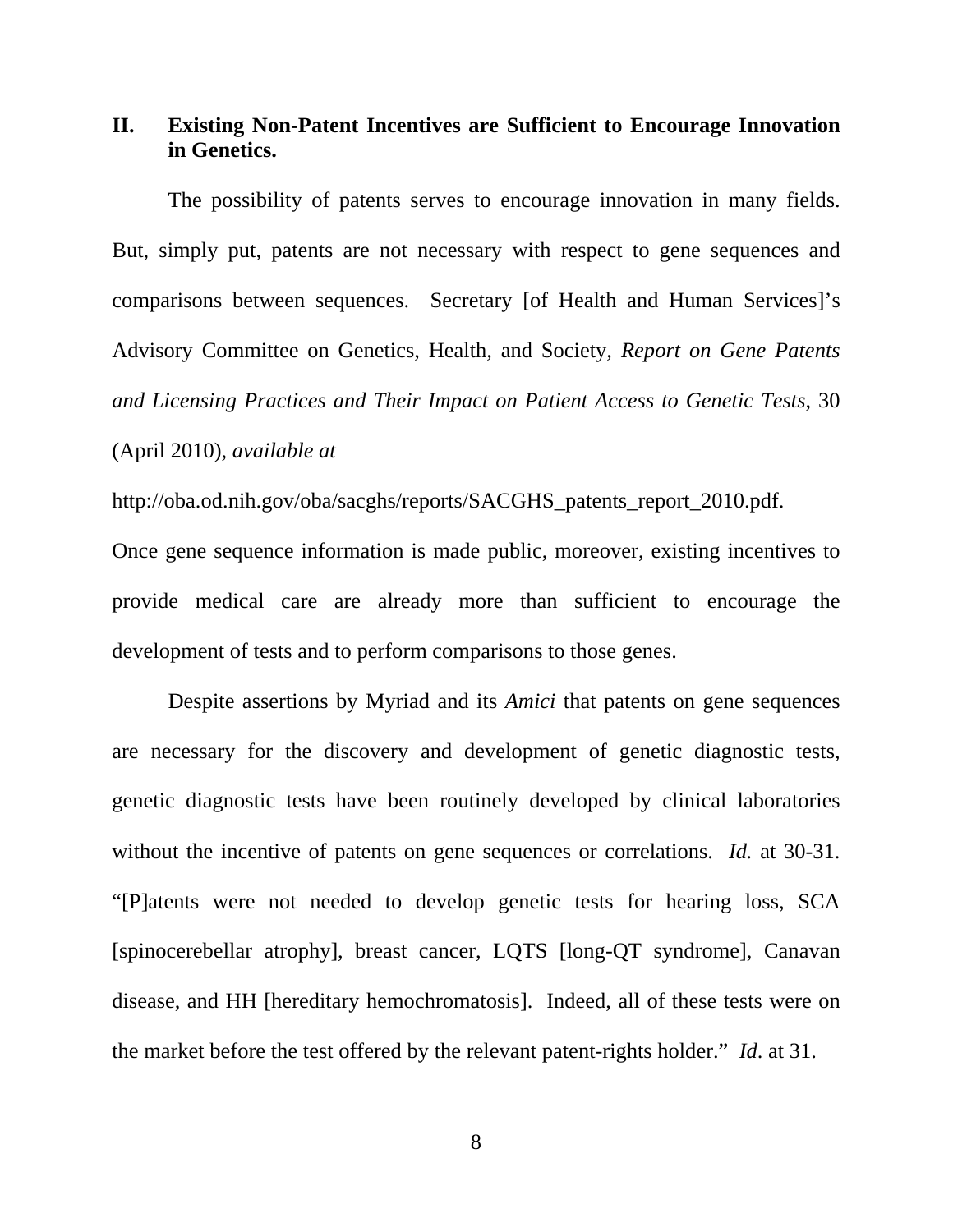Scientists were searching for and finding genes long before patents were available for them, and there is no evidence that the grant of gene patents (as opposed to the patent on the gene sequencing machine) facilitated this process. Scientists and doctors try to discover genes for a number of reasons—to help mankind, to aspire to Nobel Prizes, and to achieve academic advancement. When the Human Genome Project was undertaken to identify the sequence of the human genome at the cost of billions of taxpayer dollars, key researchers in the field at the time warned about the risks of granting intellectual property rights over genes. Leslie Roberts, *Who Owns the Human Genome?*, 237 Science 358 (1987). If scientists were allowed to "own" genes and reap financial rewards by having exclusive rights to any diagnostic or treatment technologies developed with the gene they discovered, they would be less likely to share copies of those genes or even to share information about them. Those harms have come to pass.

Moreover, many geneticists are eager to discover and sequence genes and to develop diagnostic tests without patenting either the genes or methods of comparing gene sequences. In a study of American Society of Human Genetics members, 61% of its members in industry, 78% of those in government, and 77% of those in academic science stated that they disapproved of patenting DNA. Rabino, *supra,* at 15.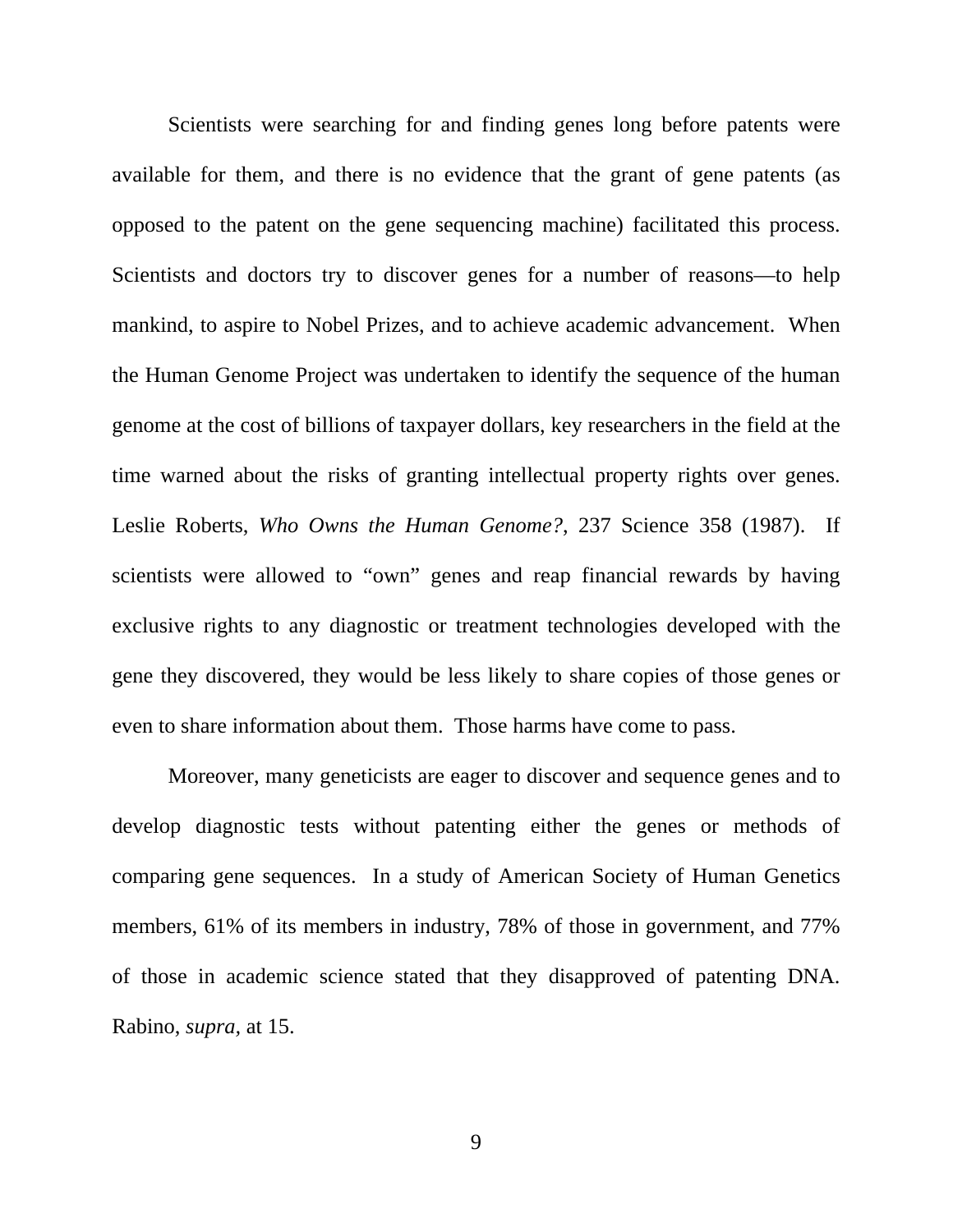*Amici* supporting Myriad assert that patents are needed to promote genetic innovations. BIO Br. 4; PhRMA Br. 17. However, none of these *Amici* actually provide evidence that the possibility of obtaining gene patents was necessary for the discovery of gene sequences and their correlation to breast cancer or other diseases, or for the discovery of new diagnostics or treatments for those diseases. Rather, the examples cited by these *Amici* actually prove the harm that such patents have caused. For example, *Amicus* BIO argues that the patenting of the hepatitis C genome was a success story. *See* BIO Br. 20. But it actually has been a disaster for public health, as the patent holder blocked the deployment of an inexpensive effective test developed by a small biotechnology company and, as a result, many patients have not been tested or timely treated. Letter from Martin Munzer to Xavier Becerra, U.S. Congressman (May 25, 2007).

 Similarly, Myriad argues that the Taxol patent proves that patents on isolated products of nature are necessary for beneficial therapeutics to reach the market. Appellants' Br. 46. But Myriad is clearly mistaken, since patents were never granted on the compound isolated from the yew tree, but only on a means of administering it. Ken Garber, *Battle Over Generic Taxol Concludes, But Controversy Continues*, 94 J. Natl. Cancer Inst. 324 (2002); Patent 5,641,803; Patent 5,670,537. And even if there had been a patent on the isolated compound, it would not prove that the research to isolate Taxol required the patent incentive.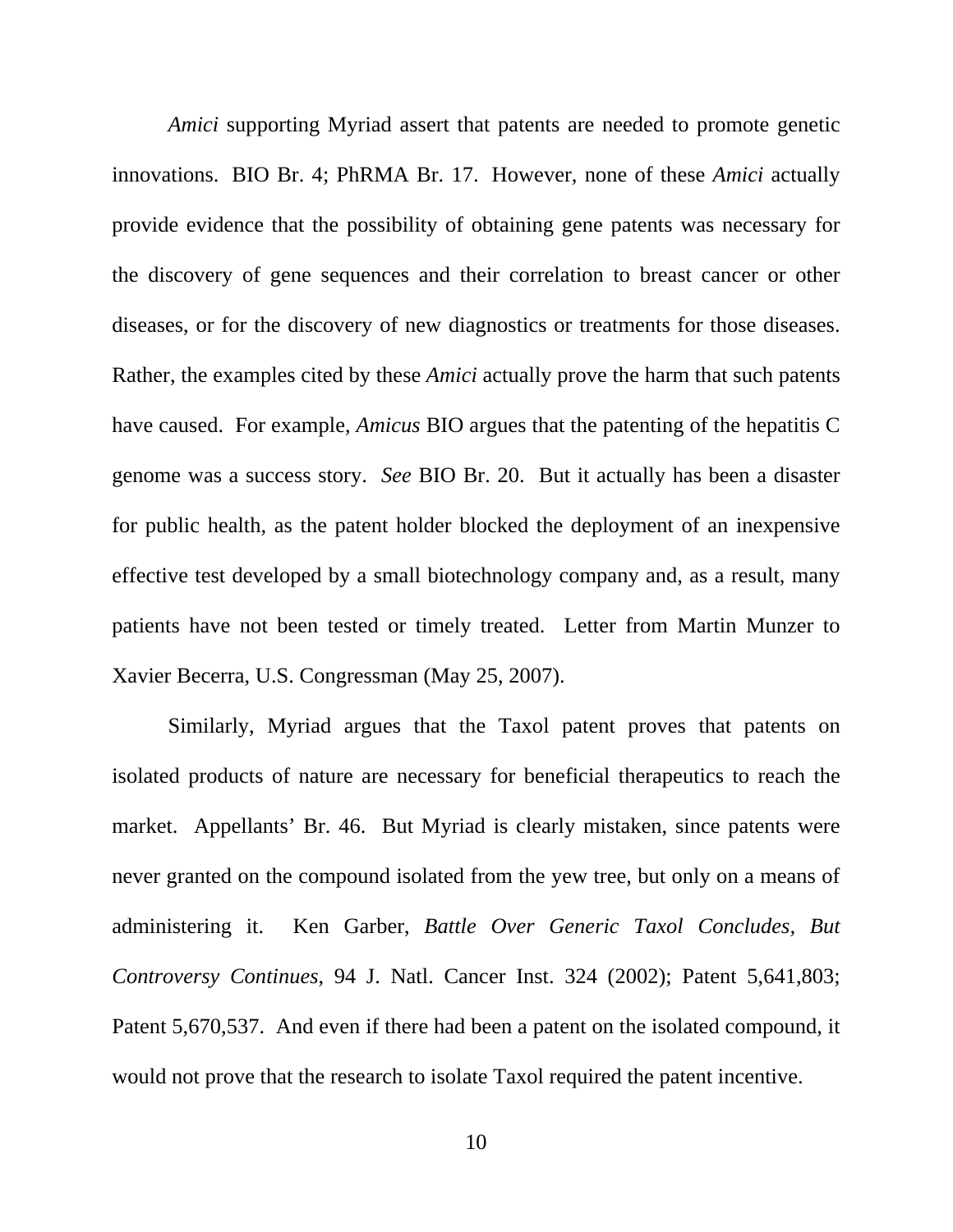Even the genetic sequences at issue in this case would have been discovered without the patent incentive. The international Breast Cancer Linkage Consortium was fully engaged in sequencing the *BRCA1* gene in a cooperative effort and planned to make the sequence publicly available and not to patent it. Jordan Paradise, *European Opposition to Exclusive Control Over Predictive Breast Cancer Testing and the Inherent Implications for U.S. Patent Law and Public Policy: A Case Study of the Myriad Genetics' BRCA Patent Controversy,* 59 Food & Drug Law J. 133, 143-144 (2004); Phyllida Brown & Kurt Kleiner, *Patent Row Splits Breast Cancer Researchers*, New Scientist, Sept. 24, 1994, at 44. The consortium had already located the *BRCA1* gene on chromosome 17 (of the 23 human chromosomes), but as it was completing its work, Mark Skolnick, a member of the consortium, founded Myriad Genetics and sought a patent on the *BRCA1* gene. Paradise at 143.

The publicly-funded consortium did most of the work to identify the *BRCA1* gene. Moreover, Skolnick utilized over \$5 million of taxpayer money in the form of a direct grant from the National Institute of Health to sequence the *BRCA1* gene. Bryn Williams-Jones, *History of a Gene Patent: Tracing the Development and Application of Commercial BRCA Testing*, 10 Health Law J. 123, 131 (2002). A federal researcher for the National Institute of Environmental Health Sciences (NIEHS) in North Carolina also aided Myriad in its work. Rachel Nowak, *NIH in*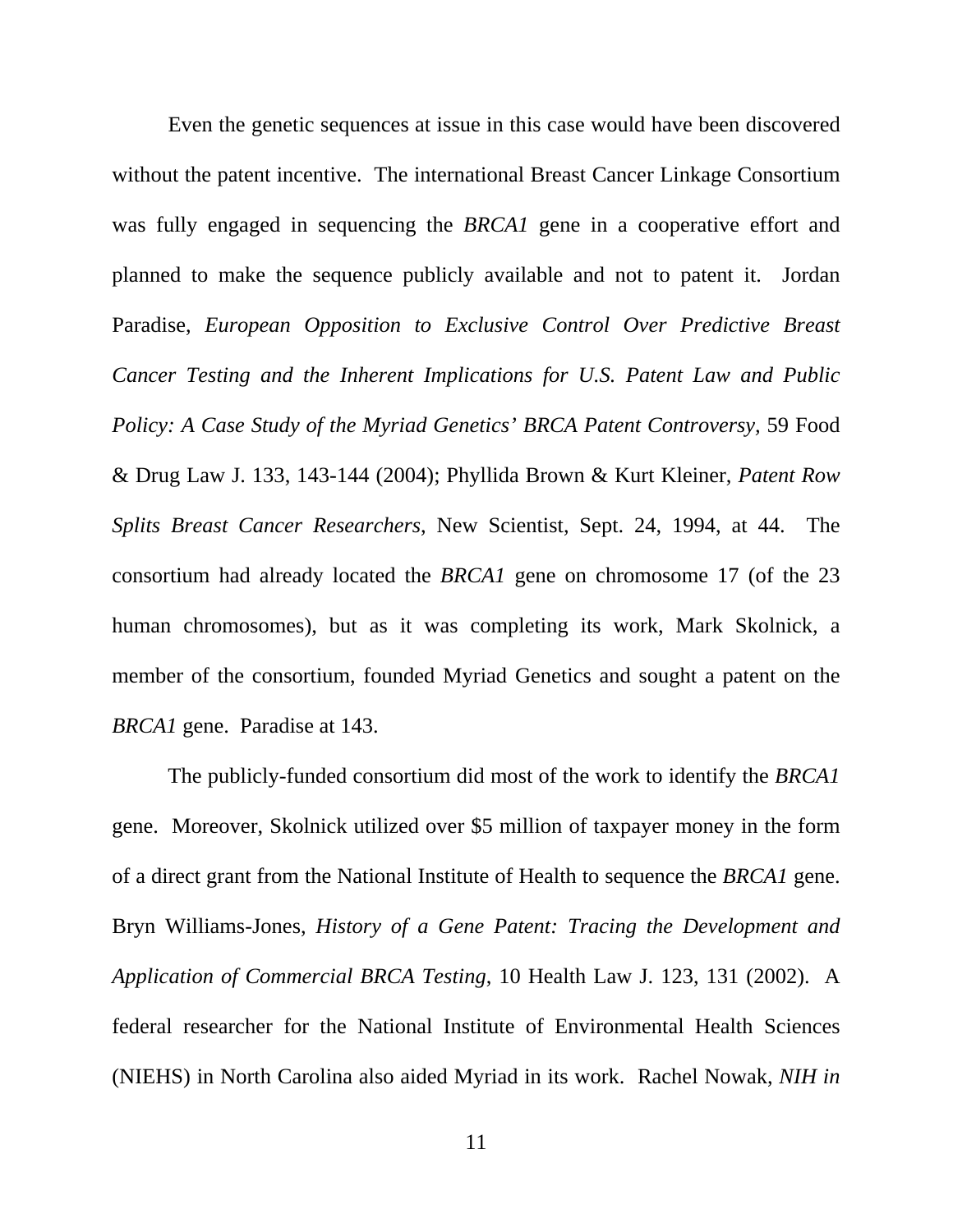*Danger of Losing Out on BRCA1 Patent*, 266 Science 209 (1994). The public thus has paid for the work underlying Myriad's patents, yet is paying nearly two hundred million dollars more in royalties each year because of the patents at issue here. $^2$  And if Skolnick had not sought the patent, the gene sequence would have been put in the public domain.

## **III. The Government's Admitted Error of Granting Patents on Gene Sequences Has Needlessly Imposed Untold Costs on the Health Care System.**

The United States now properly admits that the US Patent and Trademark Office (USPTO) never possessed authority to grant and thus has improperly granted numerous patents on isolated and purified genetic sequences. U.S. Br. 18. To justify its grant of genetic sequence patents, the USPTO relied on the 1873 grant of a patent to Louis Pasteur for a purified yeast and on a lower court decision upholding a patent for isolated and purified adrenaline. *Utility Examination Guidelines*, 66 Fed. Reg. 1092, 1093 (Jan. 5, 2001); *Parke-Davis & Co. v. H. K. Mulford Co.,* 189 F. 95 (S.D.N.Y. 1911), *aff'd,* 196 F. 496 (2d Cir. 1912). But Pasteur never enforced his patent, so there was no judicial assessment of whether the patent was valid. Maurice Cassier, *Louis Pasteur's Patents: Agri-Food* 

 $\overline{a}$ 

 $2$  In 2008, Myriad spent \$32,340,000 to perform molecular diagnostic tests, and had revenue for their tests totaling \$222,855,000. Form 10-K, submitted by Myriad Genetics, Inc., Commission file number: 0-26642, at 27 (Aug. 28, 2008).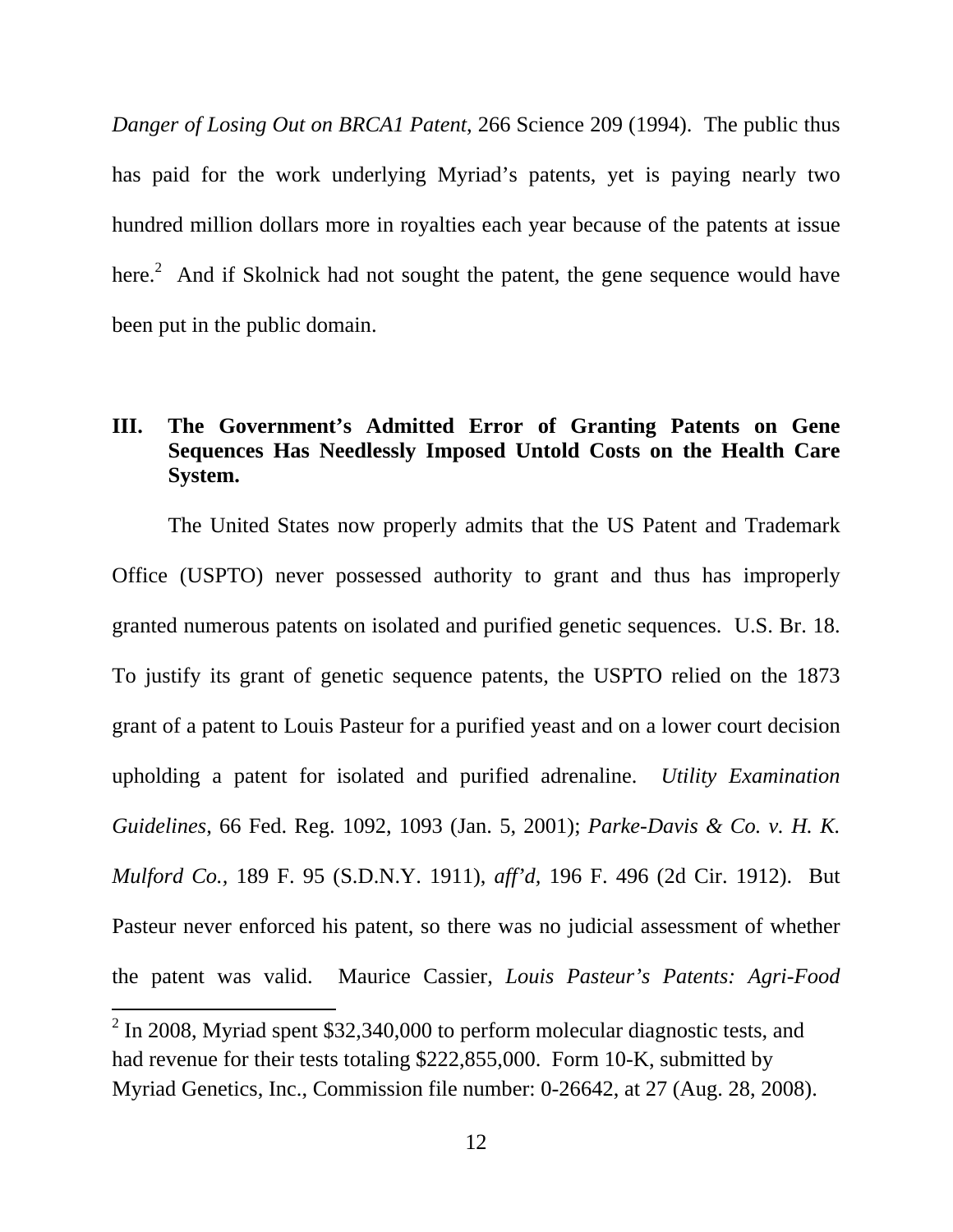*Biotechnologies, Industry and Public Good*, *in* Living Properties, 39 (2009) (Jean-Paul Gaudillere et al., eds.). Moreover, the Pasteur patent and *Parke-Davis* preceded the U.S. Supreme Court decision in *American Fruit Growers, Inc. v. Brogdex Co.*, 283 U.S. 1 (1931). As noted shortly thereafter by Pasquale J. Federico (later Commissioner of Patents and principal drafter of the 1952 Patent Act), the Supreme Court's decision in *American Fruit Growers* undermined the earlier Patent Office holding that isolated and purified natural materials might be patent eligible subject matter. Pasquale J. Federico, *Louis Pasteur's Patents,* 86 Science 327 (October 8, 1937) (citing *American Fruit Growers*). "A claim of this type would now probably be refused by the examiner, since it may now be doubted that the subject-matter is capable of being patented." *Id*.

The costs and harms resulting from these erroneous and unauthorized patent grants cannot be overstated. Billions of dollars have likely been spent by patients and the health care system due to this mistake. Gene sequence patents have prevented medical treatment and interfered with innovation. None of this should ever have occurred given the Supreme Court precedents. It is long past time to put an end to the grant of such patents, by following those precedents and clearly declaring gene sequence, cDNA, and comparison claims to be ineligible subject matter.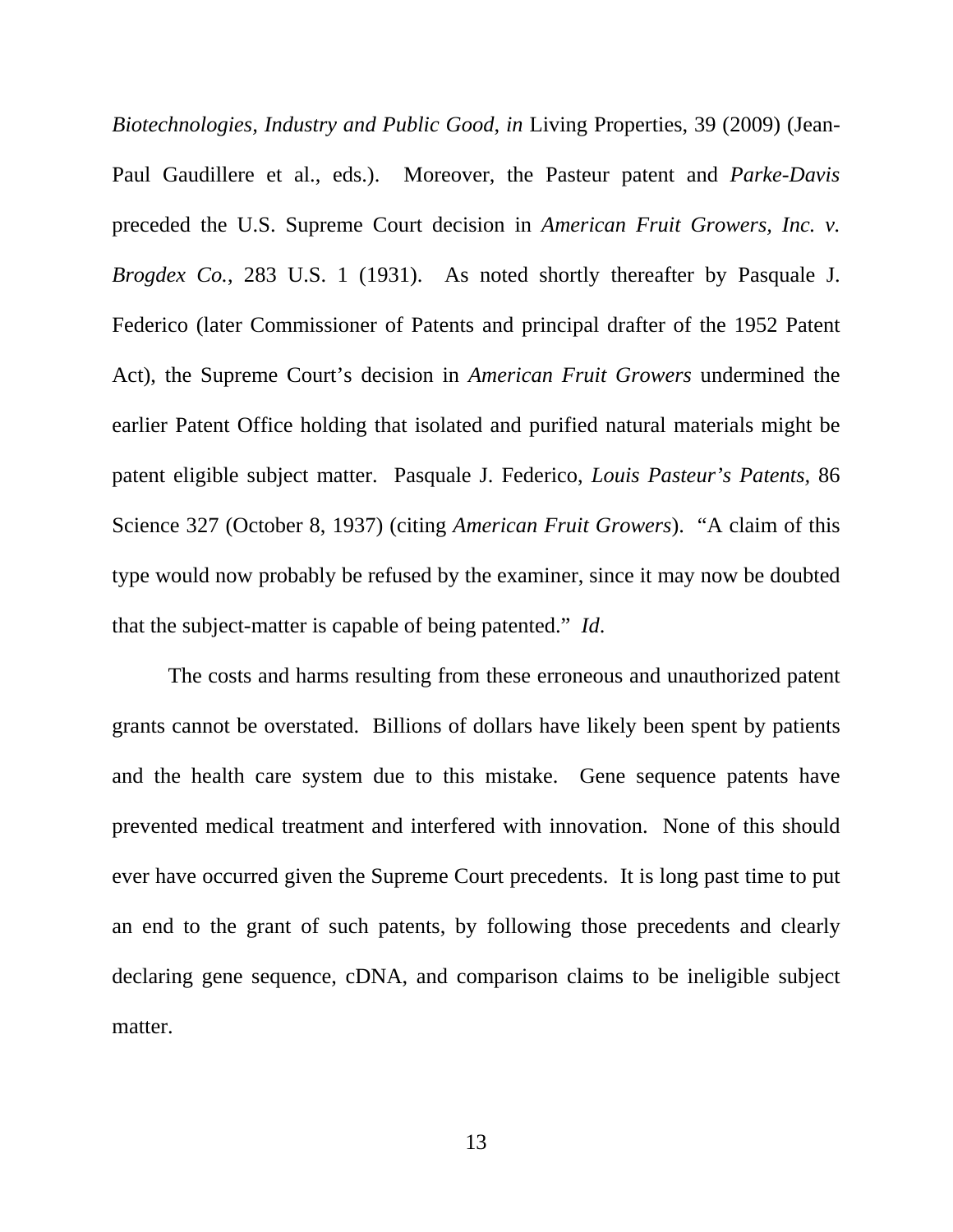## **IV. Isolated Gene Sequences and cDNA Are Not Patentable Inventions under 35 U.S.C. § 101.**

Patent eligibility is a "threshold test" to be applied before other requirements of the patent law are applied to the purported invention. *Bilski v. Kappos*, 130 S. Ct. 3218, 3221 (2010). A categorical threshold for eligibility preserves the public domain of "laws of nature, physical phenomena, and abstract ideas" that may not be privately owned. *Diamond v. Chakrabarty*, 447 U.S. 303, 309 (1980). It also reduces burdens on the patent system and directs investment and innovation efforts towards the kinds of inventions that are the goal of the patent system.

Patents are not needed to incentivize the discovery of human genes or other physical phenomena, and patent law does not exist to reward the discovery of products of nature and laws of nature with exclusive rights to such discoveries. As the medical and scientific communities have long held, and as the patent law continues to reflect, to do so would be unethical. *See, e.g.,* American Medical Association, *Opinion 9.095—The Use of Patents and Other Means to Limit Availability of Medical Procedures* (adopted June 1995), *available at* http://www.ama-assn.org/ama/pub/physician-resources/medical-ethics/codemedical-ethics/opinion9095.shtml; 1 William C. Robinson, The Law of Patents for

Useful Inventions 39 (Little, Brown 1890). Rather, such discoveries must remain "'free to all men and reserved exclusively to none," both to meet shared ethical commitments and to foster further scientific discovery and more rapid sequential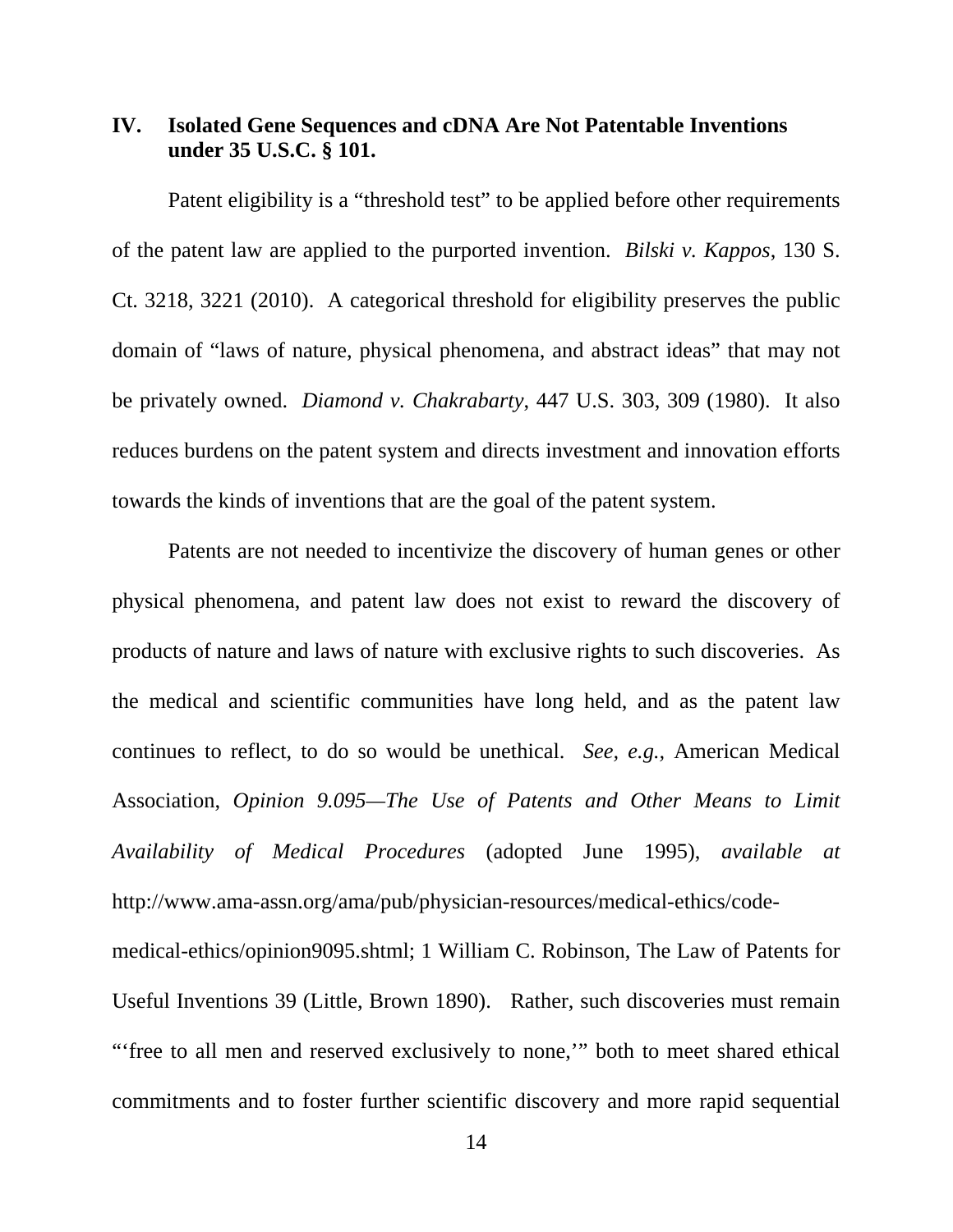innovation. *Chakrabarty*, 447 U.S. at 309 (quoting *Funk Bros. Seed Co. v. Kalo Inoculant Co.,* 333 U.S. 127, 130 (1948)); *Gottschalk v. Benson,* 409 U.S. 63, 67 (1972) (products of nature and laws of nature are the "basic tools of scientific and technological work").

 For over 150 years, the products and processes of nature have not *legally*  been patent eligible subject matter. *Bilski*, 130 S. Ct. at 3221 (citing *Le Roy v. Tatham,* 55 U.S. (14 How.) 156, 174 (1853)); *Chakrabarty*, 447 U.S. at 313 (stating that the relevant distinction for Section 101 patent eligibility is "between products of nature, whether living or not, and human-made inventions"). Myriad seeks to deny the very existence of this longstanding products of nature doctrine (Appellants' Br. 34), although the history is clear and indisputable, as the United States recognizes (U.S. Br. 13-14).

### **A. Isolated Gene Sequences Are Unpatentable Products of Nature.**

"A new mineral discovered in the earth or a new plant found in the wild is not patentable subject matter." *Chakrabarty*, 447 U.S. at 309. Just as removing a mineral from the surrounding rock and earth, or removing a plant from the surrounding flora and soil does not transform the mineral or plant (a product of nature) into patentable subject matter, "isolating" a genetic sequence does not make it patentable. Thus, the Supreme Court in *American Wood-Paper Co. v.*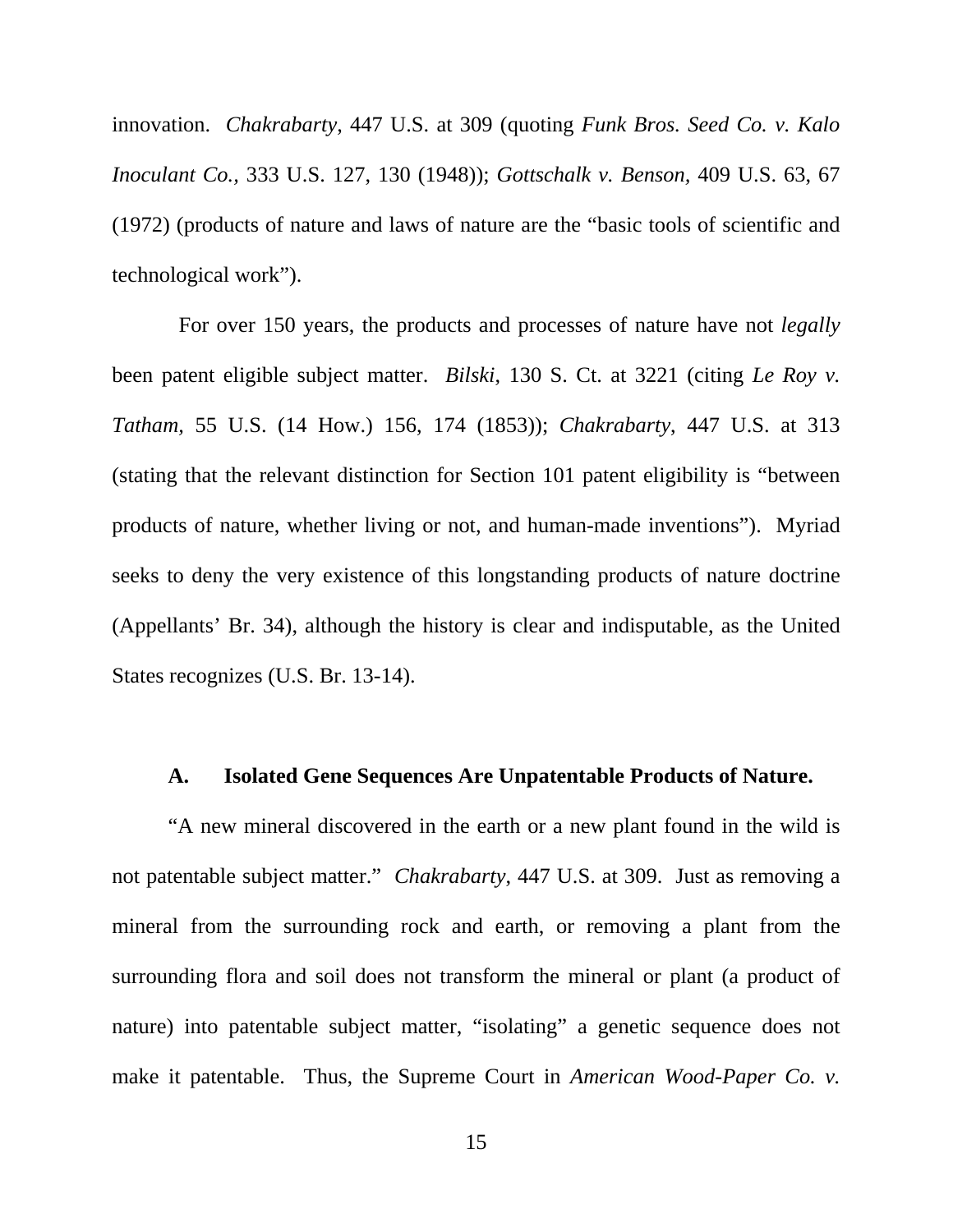*Fibre Disintegrating Co.* held that a patent claim directed to isolated cellulose (vegetable pulp) derived from straw, wood, and fibrous sources was not patent eligible subject matter. 90 U.S. (23 Wall.) 566, 594 (1874).

There are many things well known and valuable in medicine or in the arts which may be extracted from divers[e] substances. But the extract is the same, no matter from what it has been taken. A process to obtain it from a subject from which it has never been taken may be the creature of invention, but the thing itself when obtained cannot be called a new manufacture.

*Id.* at 593-94.

 $\overline{a}$ 

As Myriad's own brief and Myriad's experts admit, an "'isolated' DNA" gene sequence is one that "has been removed from its naturally occurring environment," for example*,* from the cell and chromosome where it is found. Appellants' Br. 7; A4291; A4322.<sup>3</sup> The isolated gene sequence is the same string of nucleotides that exist as the gene sequence in the cell and chromosome. Extracting the gene sequence from the chromosome (or elsewhere in the cell) does not make the gene sequence any more patentable than isolating cellulose from wood. Myriad's claims covering gene sequences—claims 1, 2, 5, 6, 7 of patent

 $3$  Myriad thus contradicts its own efforts to suggest a narrow claim construction that "isolated DNA" sequences should be understood as "structurally distinct from native DNA." Appellants' Br. 7. Because genetic sequences with the non-coding regions removed naturally exist within cells, *see infra,* all of Myriad's claims to "isolated DNA" apply to sequences merely "removed" from their natural environment.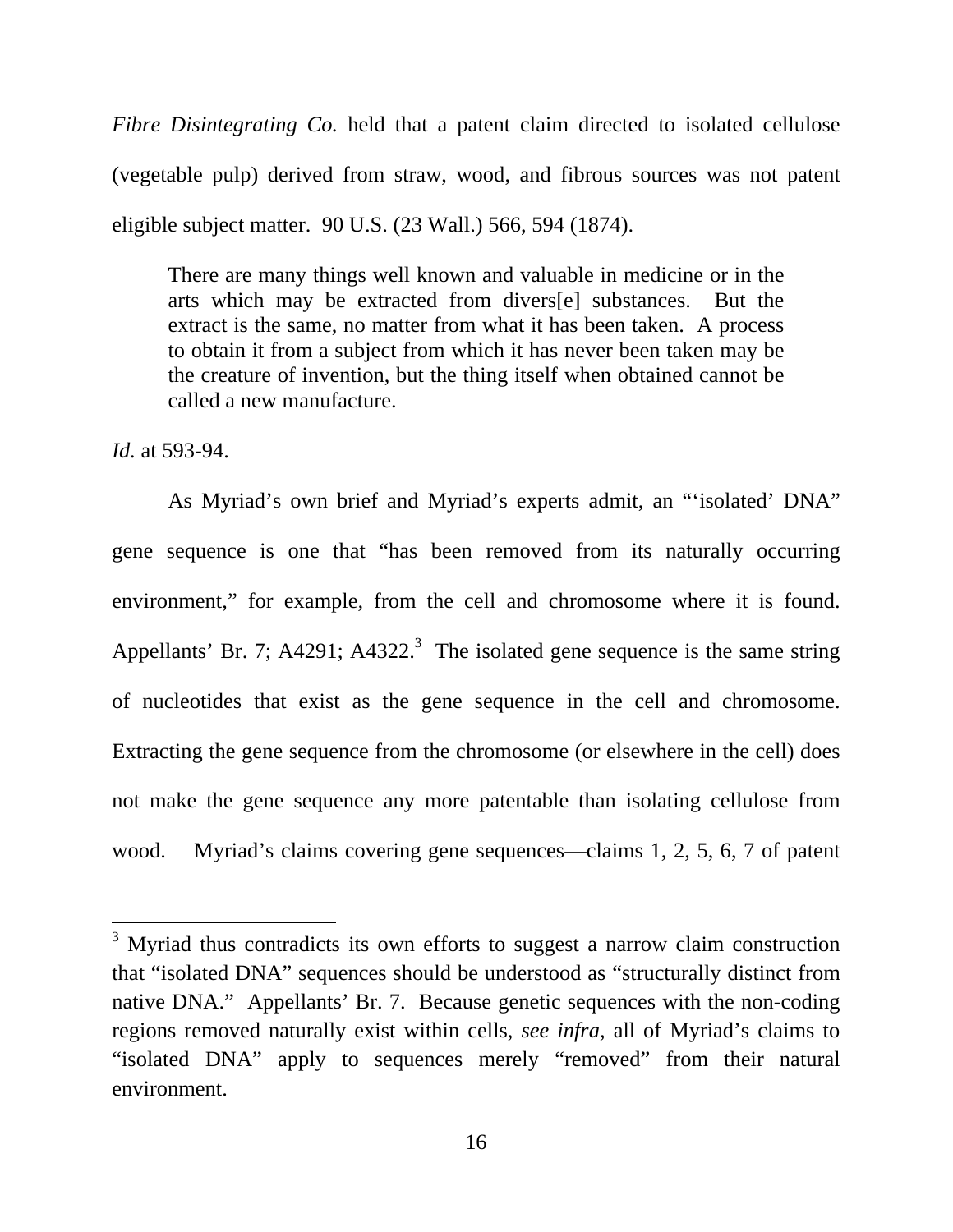5,747,282; claims 1, 6, and 7 of patent 5,837,492; claim 1 of patent 5,693,473—are thus invalid, as they apply to such isolated sequences.

#### **B. cDNA Are Unpatentable Products of Nature.**

cDNA (complementary DNA) is DNA with the non-coding regions removed. The cDNA has the same nucleotide sequence as the coding regions (exons) of the naturally occurring DNA and can perform the same functions as a full nucleotide sequence or DNA molecule. It can produce the same protein that the full chromosomal gene produces. cDNA is single-stranded DNA that is complementary to naturally occurring mRNA. Stedman's Medical Dictionary 28th ed., 513 (2005). In fact, cDNA molecules *can be found existing naturally in the human body* and make up about seventeen percent of the human genome. *See*  International Human Genome Sequencing Consortium, *Initial Sequencing and Analysis of the Human Genome,* 409 Nature 860, 880 (2001). Contrary to Myriad's assertion that DNA components of genes are not found to "float freely" in the body (Appellants' Br. 6), cDNA *does* exist in cells outside of the chromosomes. *See* Nicolas Gilbert et al., *Multiple Fates of L1 Retrotransposition Intermediates in Cultured Human Cells*, 25 Molecular and Cellular Biology 7780 (2005).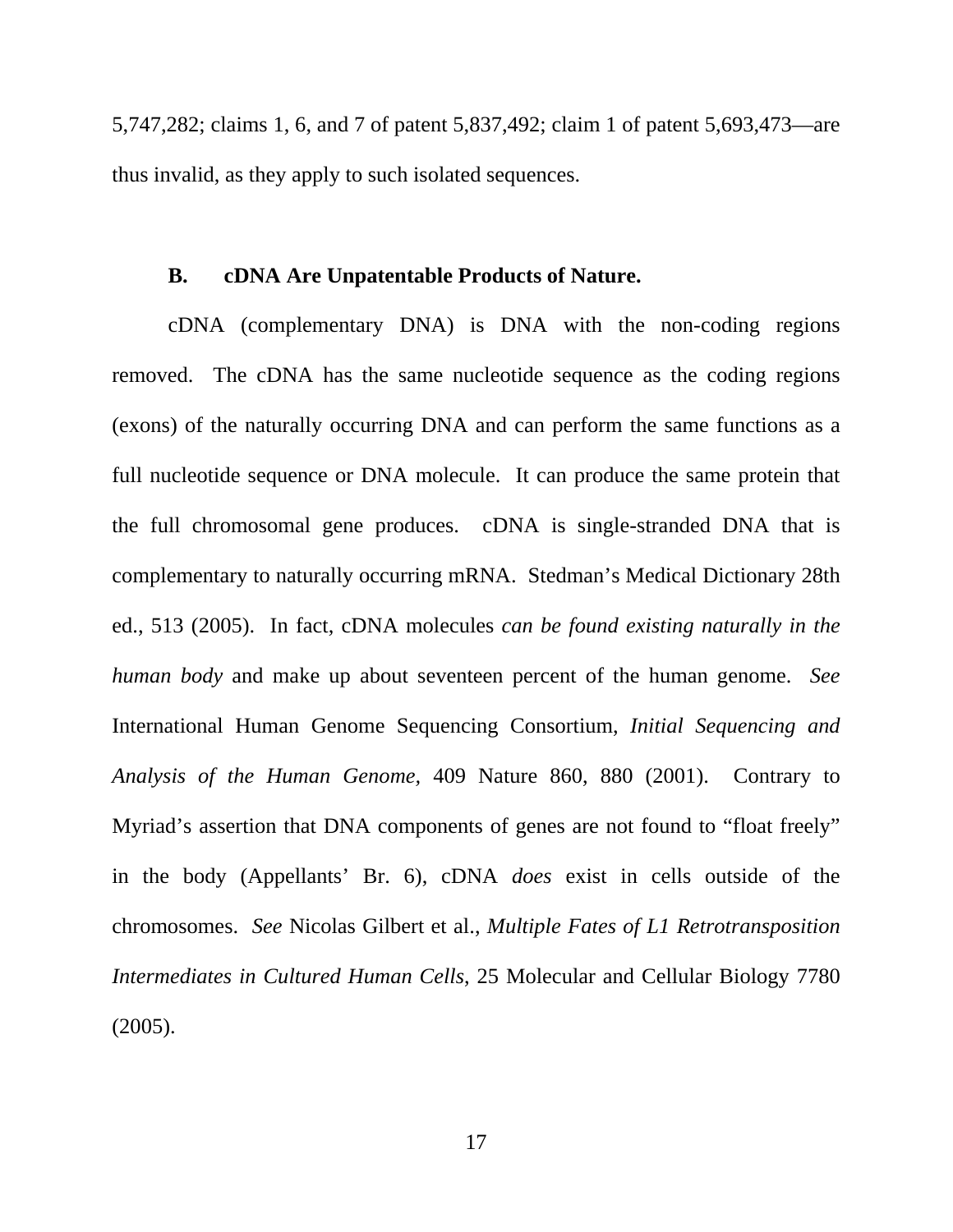Even if Myriad had claimed only isolated DNA gene sequences having some of the non-coding DNA nucleotides removed, that would not have made Myriad's claimed "inventions" any less products of nature. And this would still be true even if cDNA did not occur without human intervention. As the Supreme Court held in *Funk Brothers,* isolating certain naturally occurring species of root nodule bacteria and recombining them in a different mixture did not convert the bacteria from ineligible "phenomena of nature" to eligible inventions. 333 U.S. at 130. To permit the patent for such isolated and recombined materials performing their natural functions would have required "allowing a patent to issue on one of the ancient secrets of nature now disclosed." *Id.* at 132. Rather, combining naturally occurring exons to generate a cDNA would serve as mere "packaging." *Id*. at 131. Each exon, like each bacterial species in *Funk Brothers*, "has the same effect it always had.... [and] perform[s] in [its] natural way." *Id.* "They serve the ends nature originally provided and act quite independently of any effort of the patentee." *Id.* Myriad's claims applicable to cDNA of the *BRCA1* and *BRCA2* genes—claims 1, 2, 5, 6 and 7 of patent 5,747,282; claims 1, 6, and 7 of patent 5,837,492; claim 1 of patent 5,693,473—should thus be invalidated.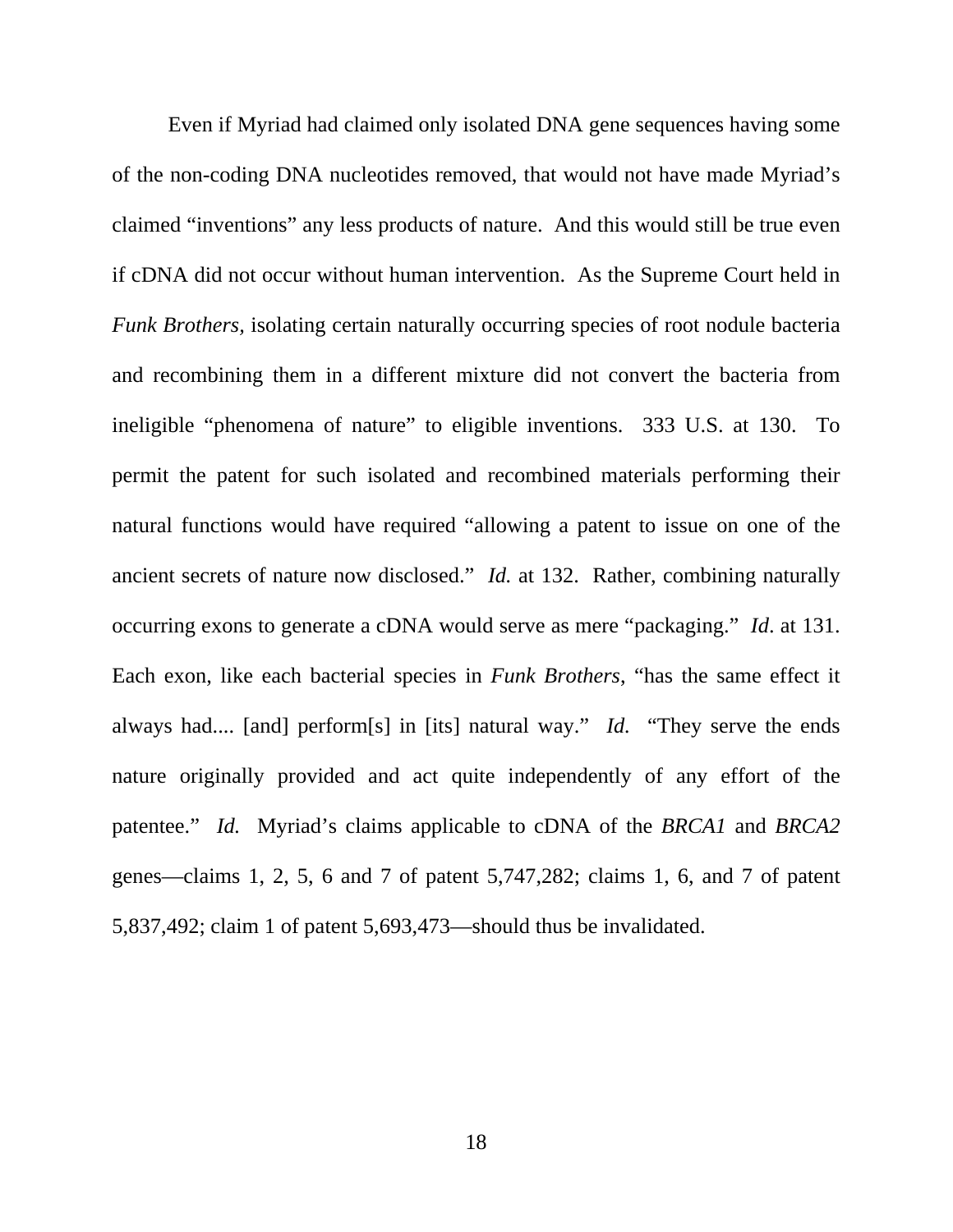## **C. Synthetically Created Versions of Genetic Materials that Lack Markedly Different Functions from Natural Products Are Not Patent Eligible Inventions.**

Even though none of its claims use the term "synthesized," Myriad is apparently trying to avoid application of the products of nature doctrine by asserting that it is entitled to patents on the *BRCA1* and *BRCA2* genes because the claimed isolated DNA and cDNA were "synthesized." Appellants' Br. 7. The process of synthesis, routinely done today by biology students, was not invented by Myriad, but is merely a way to make a copy of a gene. The "synthesis" of DNA is the process of stringing together naturally existing nucleotides in the same order to function in the same way as the naturally occurring DNA. Michael J. Czar et al., *Gene Synthesis Demystified*, 27 Trends in Biotechnology 63 (2009).

Synthetic substances are not patentable unless they are "markedly different" from the products of nature from which they derive. *Chakrabarty*, 447 U.S. at 310. In *Cochrane v. Badische Anilin & Soda Fabrik*, the Supreme Court held that a patentee that had made and claimed a synthetic version of a naturally occurring dye (alizarine)—but having a brighter hue—did not claim a patent eligible invention but only an ineligible product of nature. 111 U.S*.* 293, 311 (1884). "Calling it artificial alizarine *did not make it a new composition of matter, and patentable as such, by reason of its having been prepared artificially*." *Id.* (emphasis added).

Even synthesizing a new material from a natural product by adding a new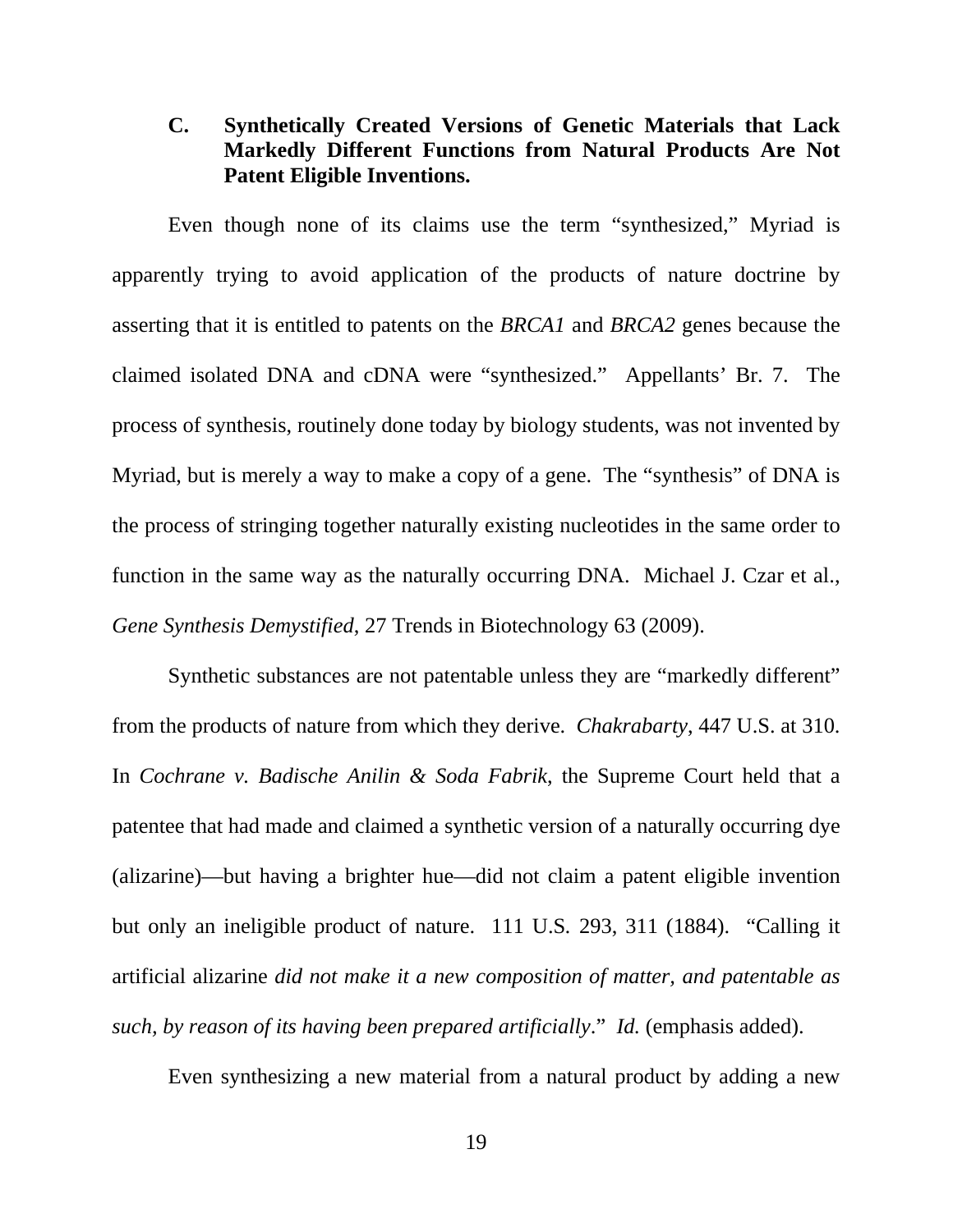and non-naturally occurring function is not sufficient to convert a product of nature into a patent eligible invention, unless the resulting product is markedly different from the natural product. *See American Fruit Growers*, 283 U.S. at 11 (addressing fruit preservation by coating with borax and rejecting as "not tenable" the Court of Appeals' holding that because "'the complete article is not found in nature'" it was patent eligible as an "'article of manufacture'") (citation omitted).

Addition of borax to the rind of natural fruit does not produce from the raw material an article for use which possesses a *new or distinctive form, quality, or property*.... There is no change in the name, appearance, or general character of the fruit. It remains a fresh orange, fit only for *the same beneficial uses* as theretofore.

*Id.* at 11-12 (emphasis added). This was true even though the borax-treated fruit did not exist in nature, was the result of synthetic human action, and achieved a useful new function by preserving the fruit.

 The isolated DNA and cDNA claimed in the Myriad patents do not possess a markedly different form, quality, or property than naturally occurring DNA. The traits that Myriad points to as being markedly different are the ability to detect natural "complementary sequence[s]" and to "'hybridize[]' to a DNA target." Appellants' Br. 7, 51. Even more than for preserved fruit, these uses rely entirely on the natural function of genetic DNA, *i.e.* its sequence.

The District Court below did not, as Myriad asserts, "erroneously divine[] from *Chakrabarty*" the "markedly different" standard. Appellants' Br. 41. This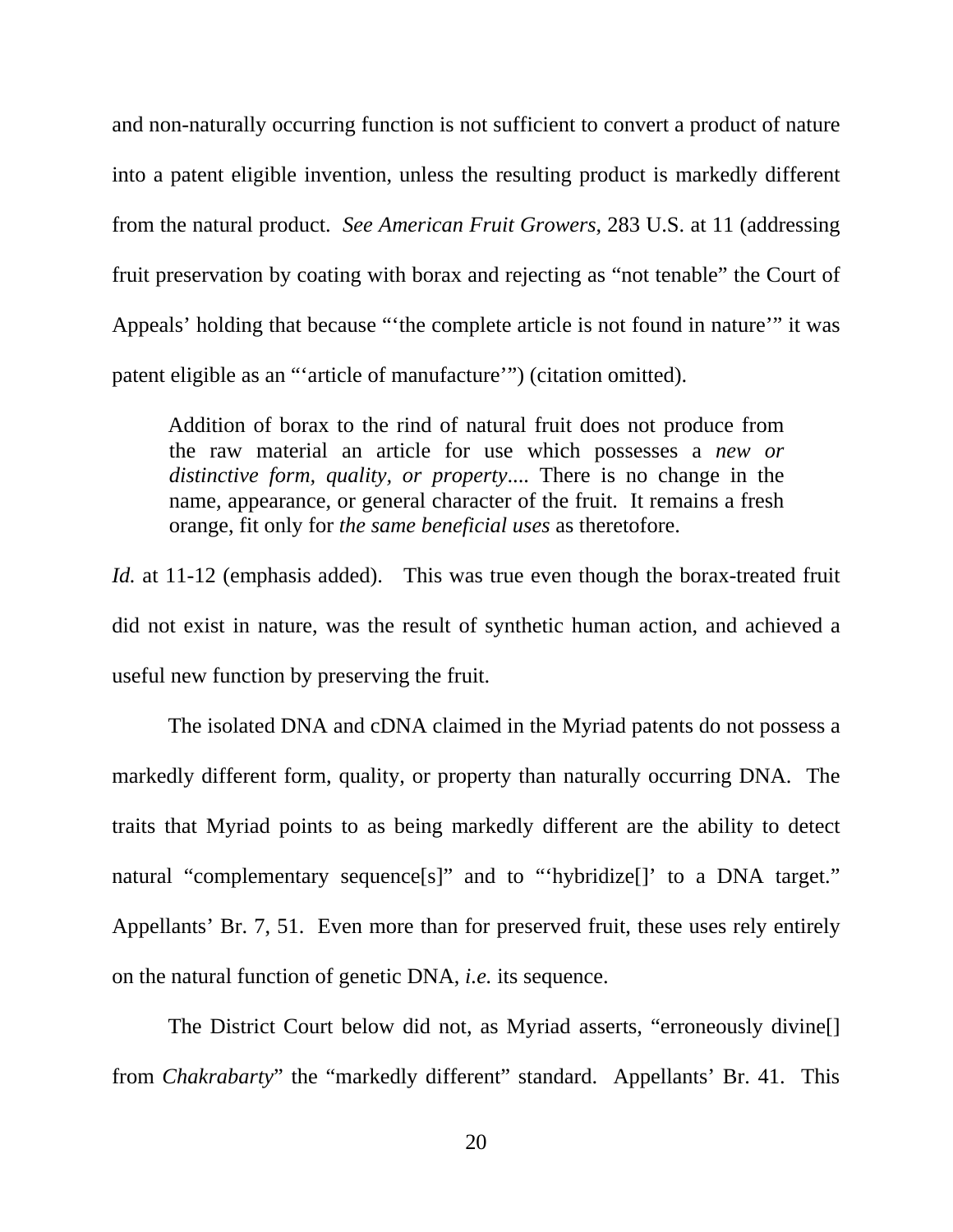requirement has been part of the Patent Act essentially since its inception. The Patent Act of 1793 stated that "simply changing the form or the proportions of any machine, or composition of matter, in any degree, shall not be deemed a discovery." Patent Act of 1793, Ch. 11, § 2, 1 Stat. 318-23 (Feb. 21, 1793). As the District Court held, even synthetically produced cDNA performs the same function as naturally occurring DNA coding for a particular protein and thus is not "markedly different" from its naturally occurring counterpart. A214-A228.

The U.S. Government errs when it suggests that any of the cDNA claims at issue might be valid. U.S. Br. 14-15. As noted above, cDNA is a product of nature and excluded as such. Further, products of nature, abstract ideas, and laws of nature, must be "'*assumed to be within the prior art,*'" even when their discovery by a patent applicant was the result of substantial investments and difficult scientific research efforts*. Bilski,* 130 S.Ct. at 3230 (emphasis added) (quoting *Parker v. Flook,* 437 U.S. 584, 594 (1978)); *O'Reilly v. Morse,* 56 U.S. (15 How.) 62, 115 (1853) (citing *Neilson v. Harford*, Web. Pat. Cases 295, 371 (1844)). Accordingly, even "synthetic" cDNA would reflect at most "token postsolution components" to the "prior art" natural DNA molecules and sequences. *Bilski,* 130 U.S. at 3231.

Since the DNA molecules, as well as the exon sequences used in cDNA, are products of nature and as they must be treated as prior art, any "synthetic" cDNA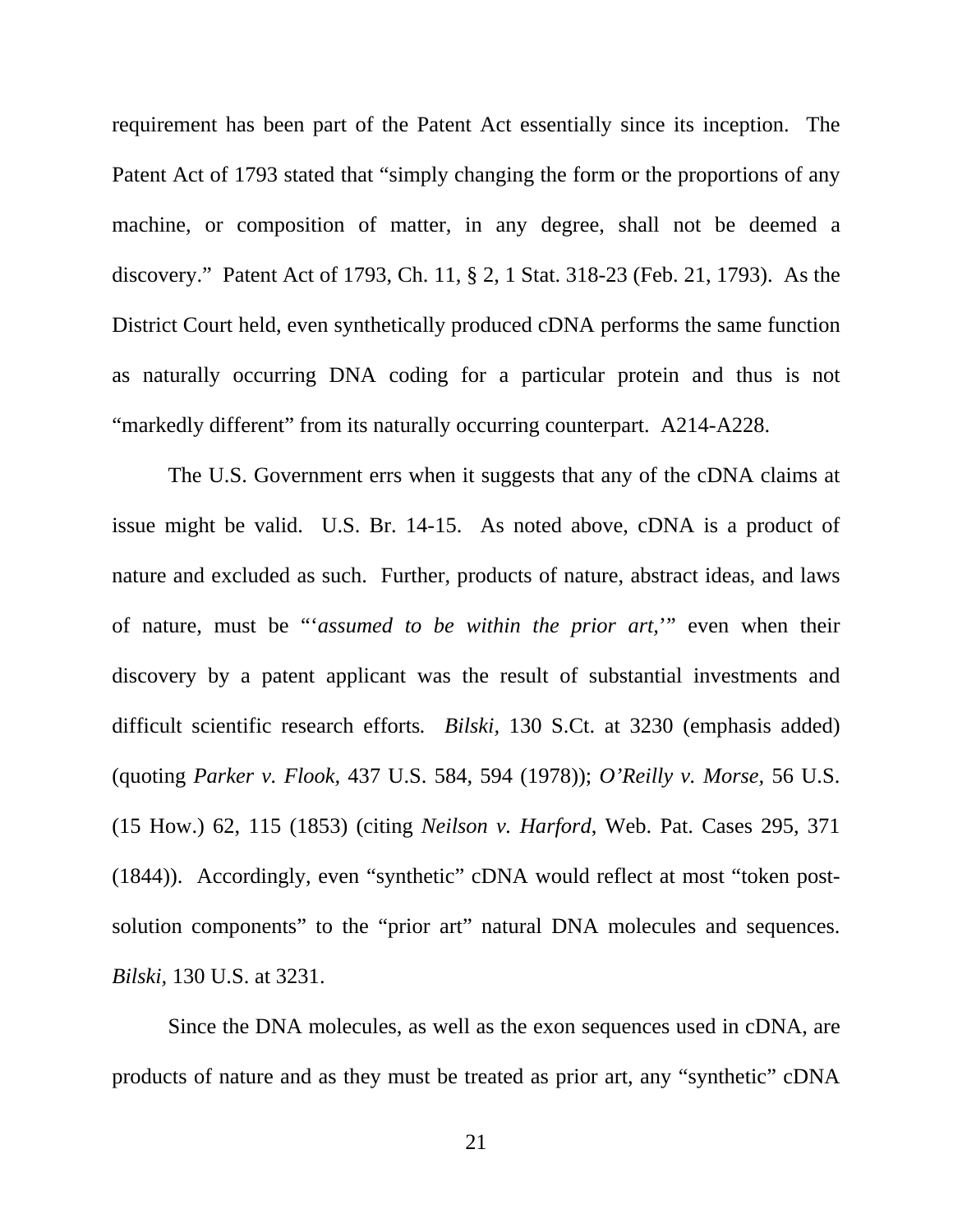would *necessarily* be obvious as well as being ineligible under Section 101. *See Dann v. Johnston,* 425 U.S. 219, 228 (1976) (reiterating the need to evaluate whether the difference between the prior art and the claim is "sufficient to render the claimed subject matter unobvious"). Accordingly, holding synthetic cDNA claims categorically ineligible under Section 101 will not cause *any* hardship to the biotechnology industry, because they should be found obvious in any case.

## **D. Section 103(b) Does Not Address the Patent Eligibility of Nucleotide Sequences.**

Myriad seeks to rely on Section 103(b) to argue that Congress "thought DNA molecules were patent eligible," analogizing to the Supreme Court's focus on Section 273(a)(3) in its *Bilski* opinion*.* Appellants' Br. 32; 130 U.S. at 3228. However, Myriad omits from its discussion the relevant language and purpose of Section 103(b), which demonstrate that Congress had no intent regarding what, if any, nucleotide sequences were patent eligible. Rather, Section 103(b) addresses only the *obviousness* of "biotechnological process[es] using or resulting in a composition of matter that is novel under Section 102 and nonobvious under subection (a)." 35 U.S.C. § 103(b)(1). The section further defines "biotechnological process" to include *methods* of altering cells to alter their expression of an "exogenous" or "endogenous" "nucleotide sequence." *Id.* § 103(b)(3)(A). Nothing in this language expresses anything more than that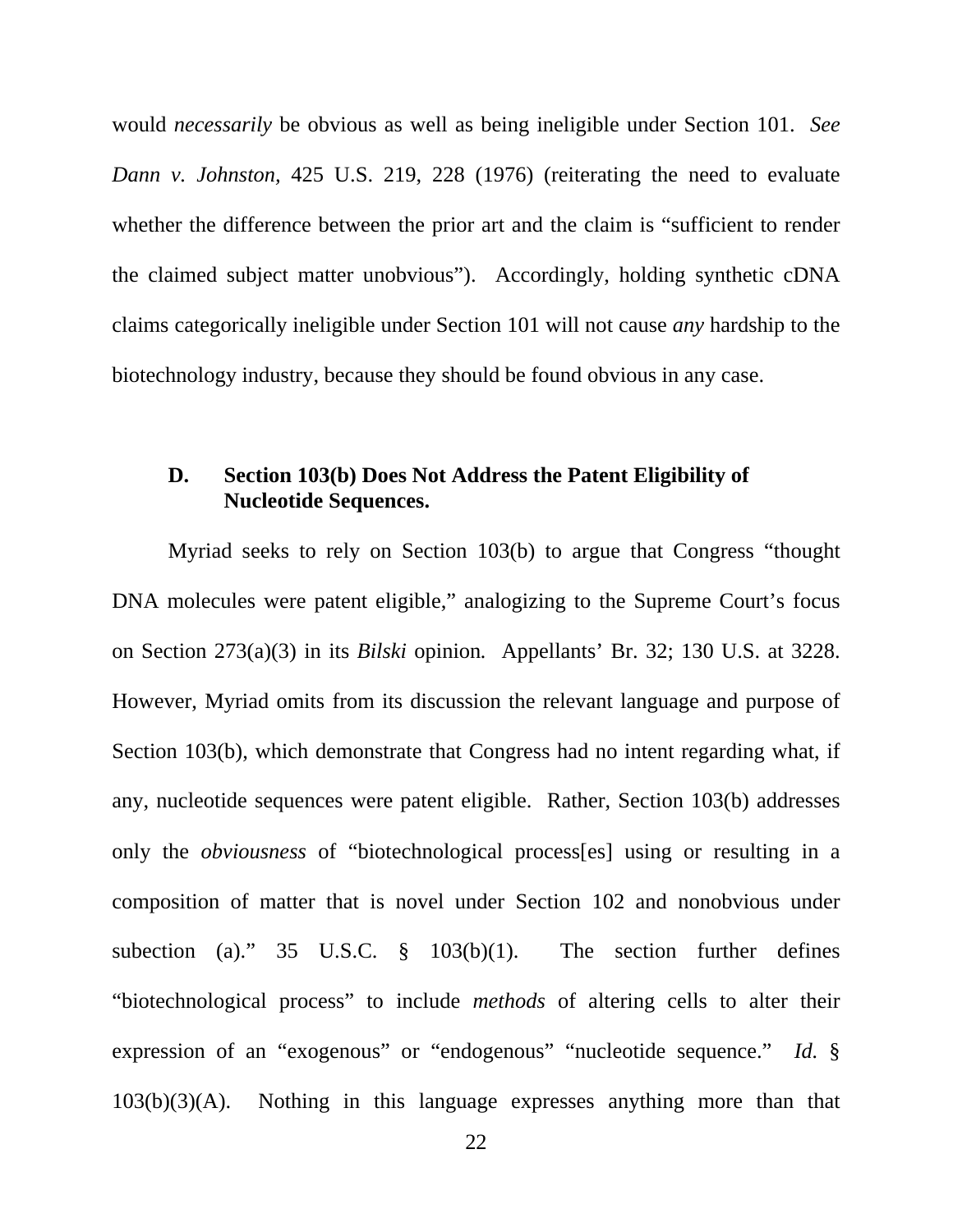Congress recognized that cells could contain native or introduced genetic material and that patents could issue for non-obvious *methods* of affecting their expression. Further, Congress made clear that the compositions used in or resulting from the process must themselves be patented or patentable, as they must either be contained in the same patent or set to expire at the same time. *Id.* § 103(b)(2). This recognition by Congress that *patentable* compositions may be used in or produced by an otherwise obvious process says absolutely nothing about *what*  compositions *are* patentable.

## **V. Methods of Comparing and Analyzing Genetic Sequences Are Ineligible Subject Matter.**

Myriad's method claims are extremely broad, and on their face are not limited to any steps other than "comparing" or "analyzing" genetic sequence information—however that information is obtained. Isabelle Huys et al., *Legal Uncertainty in the Area of Genetic Diagnostic Testing*, 27 Nature Biotechnology 903, 907 (2009) (describing Myriad Patent 6,033,857 as a "blocking patent" and claims 1-8 as "almost impossible to circumvent"). Myriad has not invented a new machine to determine the presence of a mutation in a gene, nor has Myriad invented a new method of determining the existence of a mutation in a gene. Yet, Myriad's method claims on "comparing" or "analyzing" genetic sequences cover the use of any and all techniques (none of which Myriad invented) to determine the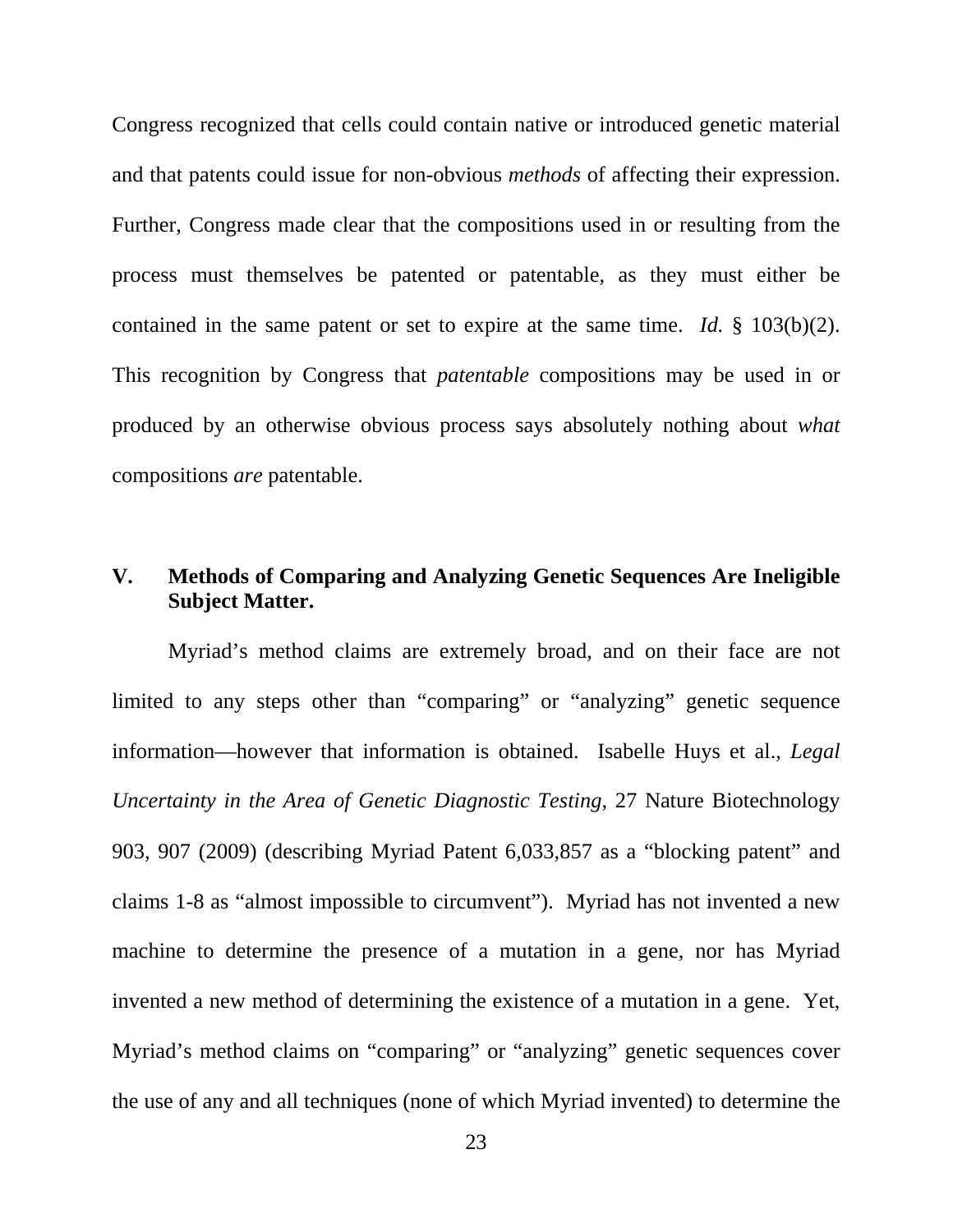presence of a mutation from the "normal" *BRCA1* and *BRCA2* genes, including by visually inspecting the sequence data (however obtained). In doing so, the method claims prohibit the use of the very information that the "inventors" disclosed to the public as the "quid pro quo" for obtaining patent rights. *Bonito Boats, Inc. v. Thunder Craft Boats, Inc.*, 489 U.S. 141, 161 (1989). The "analyzing" claims, moreover, may be infringed merely by reading and thinking about the sequence data disclosed in the patent. The patent system was never designed to allow such claims.

If a technique is developed to enable scientists to sequence and read DNA in its completely natural state while it exists in the body, that technique would be covered by these method claims. In fact, although Myriad argues that someone cannot perform their method by merely analyzing or comparing the sequence data (Appellants' Br. 58), a software program already has done just that. Steven Salzberg and Mihaela Pertea have created and made available to the public free of charge a software program that will allow users to search the *BRCA1* and *BRCA2* genes for 68 known cancer-causing mutations. Steven Salzberg and Mihaela Pertea, *Do-it-yourself Genetic Testing*, 11 Genome Biology 404 (2010). This software is performing the "comparing" and "analyzing" of sequences that are claimed in Myriad's method claims. This example highlights how broad Myriad's claims really are: using software to compare raw sequence data generated by a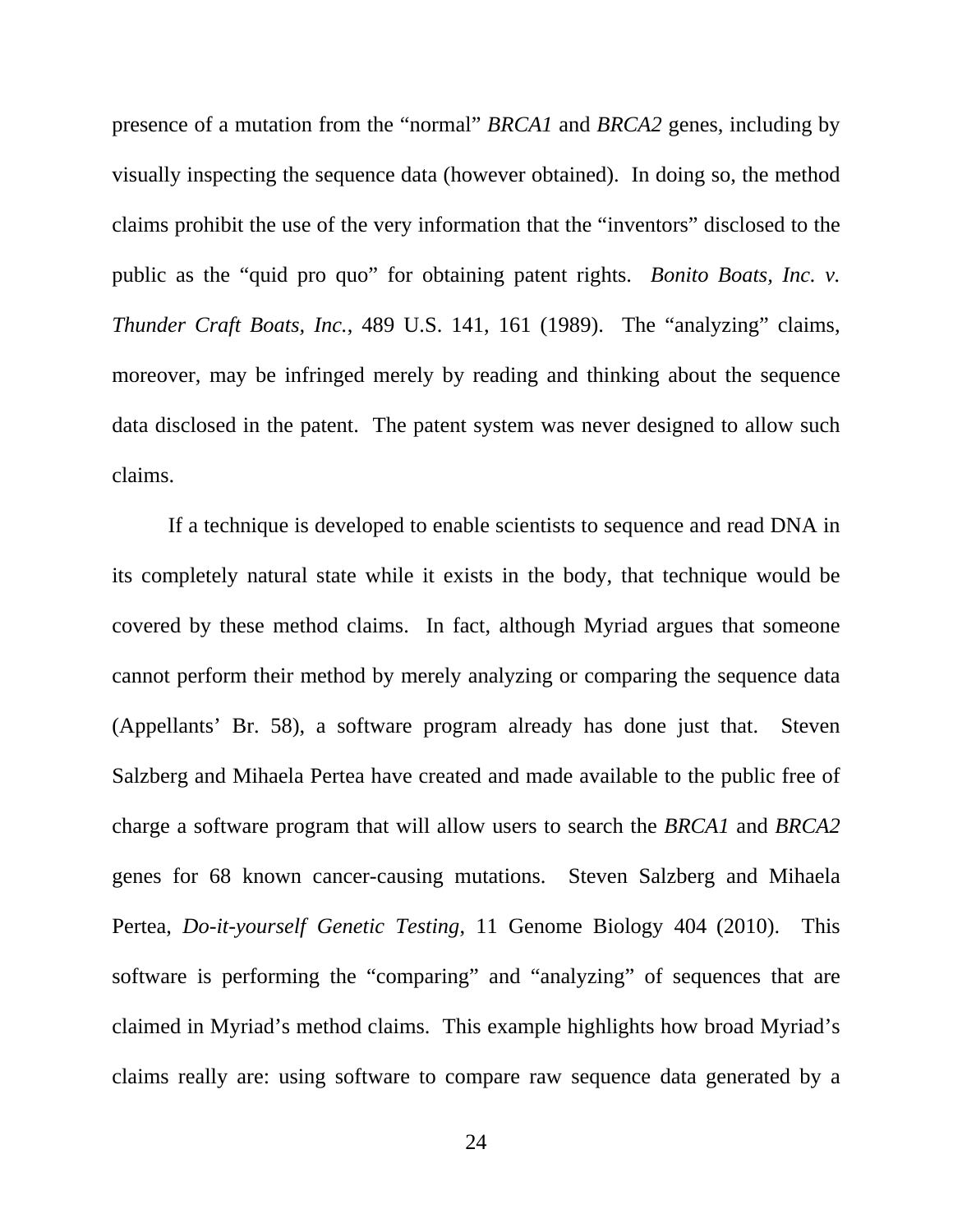sequencer infringes the claims. In fact, Salzberg and Pertea managed to practice the method claims without actually collecting the tissue from an individual, or "isolating" the gene, or sequencing the gene.

 Myriad's method claims are invalid because no limitations are included on how the information that the patent discloses is to be obtained or used. Myriad's claims thus encompass physicians' and researchers' thoughts, speech, and written expression, interfering with diagnosis, research, and education.<sup>4</sup> The District Court correctly found these claims to be directed to ineligible subject matter.

Mental processes are not patentable. *Flook*, 437 U.S. at 589; *Benson*, 409 U.S. at 67. Myriad's method claims recite only an ineligible mental process. "'Analyzing' or 'comparing' would be understood by one of ordinary skill in the art to mean looking at the sequence to determine its characteristics, or looking at two or more things to determine if there is a difference." A2480. Comparing two things to determine a difference is a process that has been performed by man for millennia and takes place entirely in the mind.

Further, these claims are ineligible as laws of nature. The claims add nothing of significance to the medical fact that a mutation in the *BRCA1* or *BRCA2* genes increases the likelihood that a person will develop breast or ovarian cancer.

 $\overline{a}$ 

<sup>&</sup>lt;sup>4</sup> *Amici* agree with the Plaintiffs' argument in the District Court and on appeal that the patents at issue violate the First Amendment.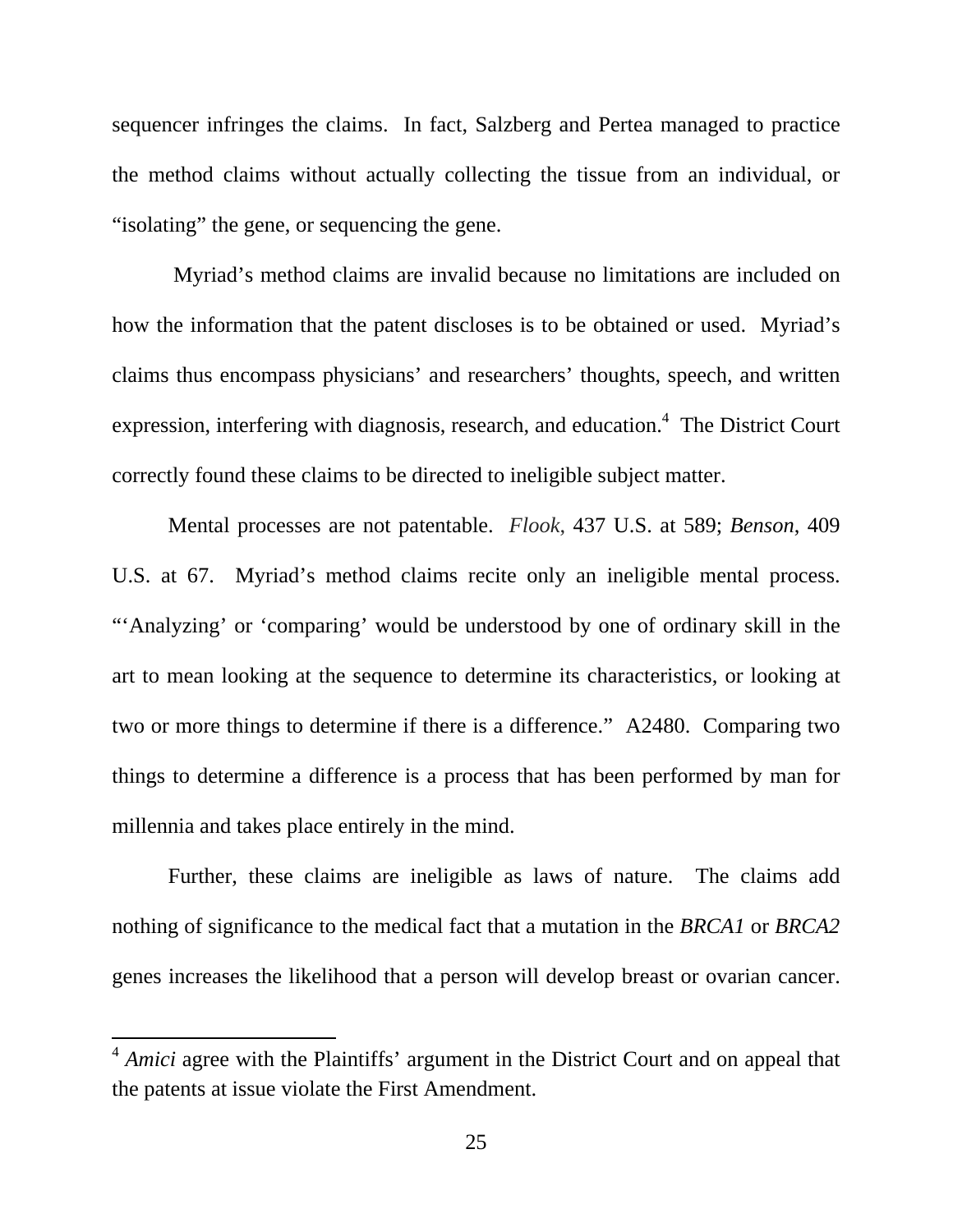Claiming the medical fact as a process of mentally recognizing it does not change its character. *See Flook,* 437 U.S. at 590 (skill of the draftsman cannot "transform an unpatentable principal into a patentable process"). While this medical fact may have been previously unknown, it has always existed; Myriad may have discovered it, but did it not invent it (and, as noted above, it must be treated as if it were in the prior art). Myriad can no more prevent people from using the fact by thinking than Bilski could prevent people from employing the abstract idea of hedging risk. *Bilski,* 130 S.Ct. at 3231.

Even if Myriad's claims were to be construed to require data gathering to perform the patented comparison, the Supreme Court just reiterated that, "*Flook*  rejected '[t]he notion that post-solution activity, no matter how conventional or obvious in itself, can transform an unpatentable principle into a patentable process.'" *Bilski,* 130 S.Ct. at 3230 (quoting *Flook*, 437 U.S. at 590). Similarly, this Court held in *In re Grams* that trivial pre-solution activity of performing a clinical test and using data from the test to determine whether an abnormality exists is not patentable subject matter. 888 F.2d 835, 837-41 (Fed. Cir. 1989). Such data gathering steps would constitute only "token post-solution components," just like the "use of well-known random analysis techniques to help establish some of the inputs into [Bilski's] equation." *Bilski,* 130 S.Ct. at 3231*.* Myriad's method claims—claim 1 of patent 5,709,999; claim 1 of patent 5,710,001; claim 1 of patent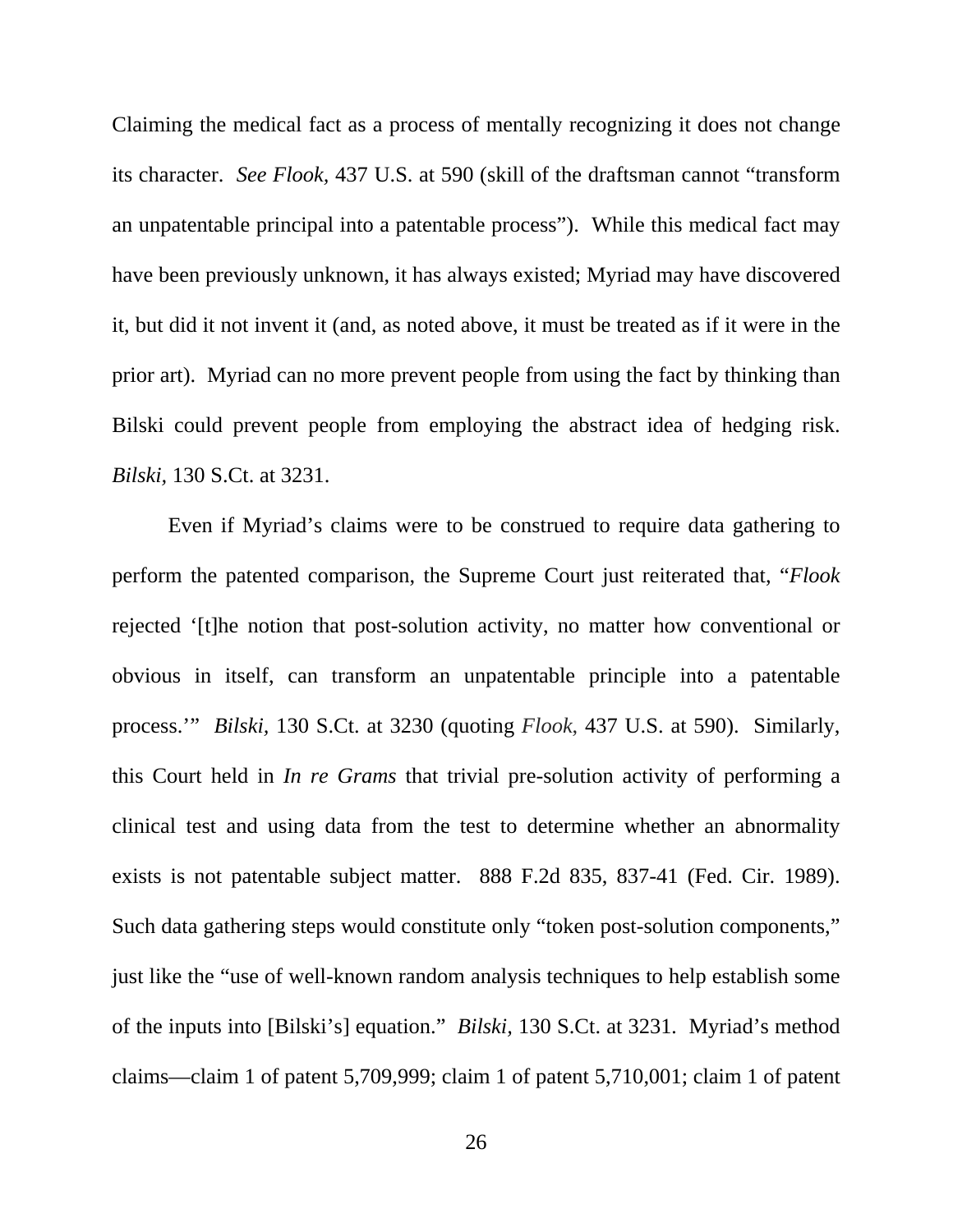5,753,441; claims 1 and 2 of patent 6,033,857; and claim 20 of patent 5,747,282 are thus invalid.

#### **CONCLUSION**

One cannot patent "laws of nature, natural phenomena, and abstract ideas." *Diamond v. Diehr,* 450 U.S. 175, 185 (1981). For the foregoing reasons, the Court should affirm the District Court's holding that all of the claims at issue are ineligible under Section 101. It is crucial to patient care and to medical research that the natural biological materials and basic scientific information that Myriad has sought to propertize be freely shared, used, and analyzed.

Dated: December 6, 2010 Respectfully submitted,

/Joshua D. Sarnoff/ Professor Lori B. Andrews *Counsel of Record for* Amici Curiae Professor Joshua D. Sarnoff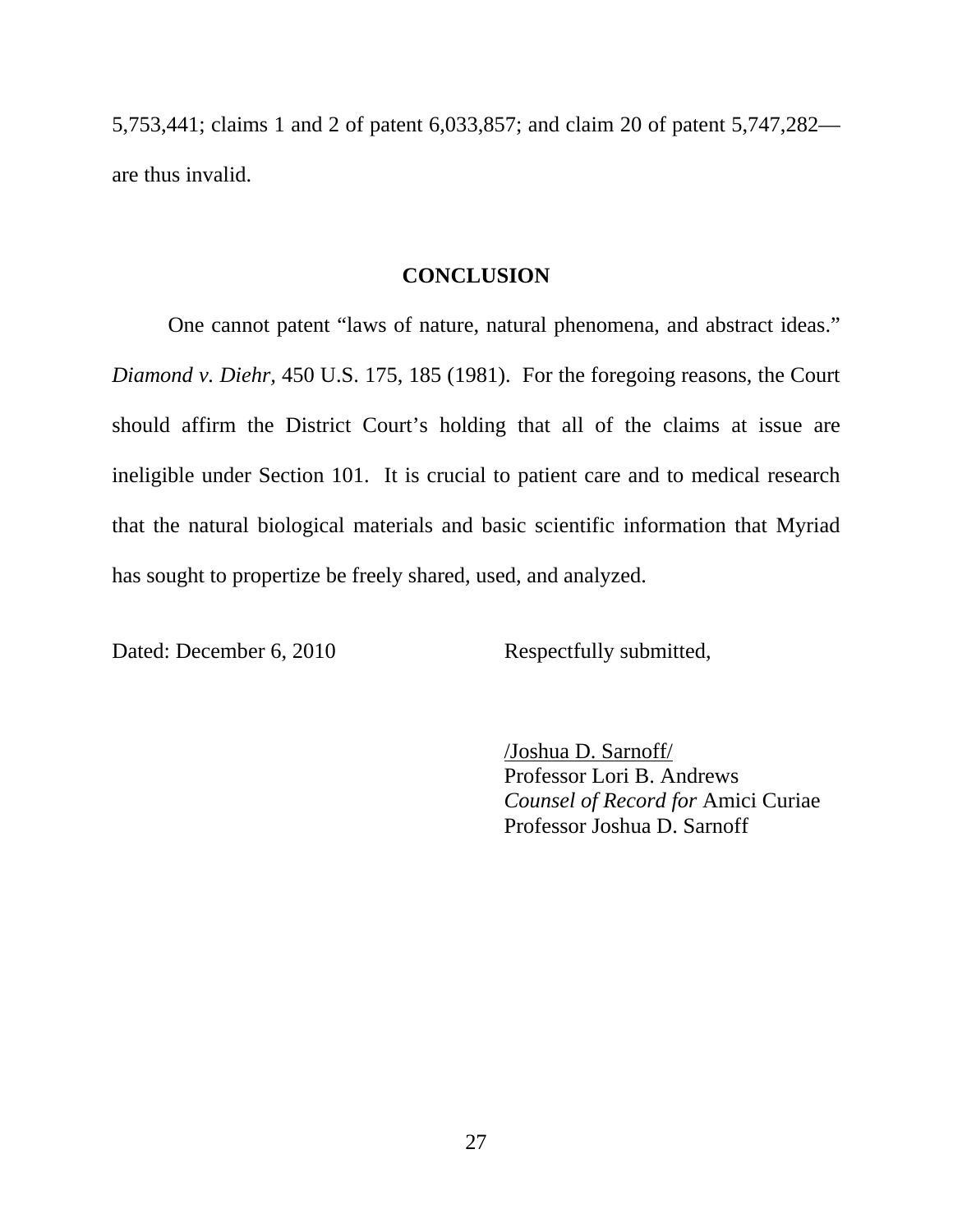#### **CERTIFICATE OF COMPLIANCE**

I certify that:

- 1. This brief complies with the type-volume limitation of the Federal Rules of Appellate Procedure 29(d) and 32(a)(7)(B) and Federal Circuit Rule 32(b), in that the body of this brief – not including the cover page, table of contents, table of authorities, Appendix, and certificates –contains 6892 words as determined by Microsoft Word 2007, including the statement of interest, summary of argument, headings, footnotes, quotations, signature lines, and date.
- 2. This brief complies with the type face requirements of Federal Rule of Appellate Procedure 32(a)(5) and the type-style requirements of Federal Rule of Appellate Procedure 32(a)(6) because it has been prepared using Microsoft Office Word 2007 in a proportionally spaced typeface: Times New Roman, font size 14.

Dated: December 6, 2010

/Joshua D. Sarnoff/ Joshua D. Sarnoff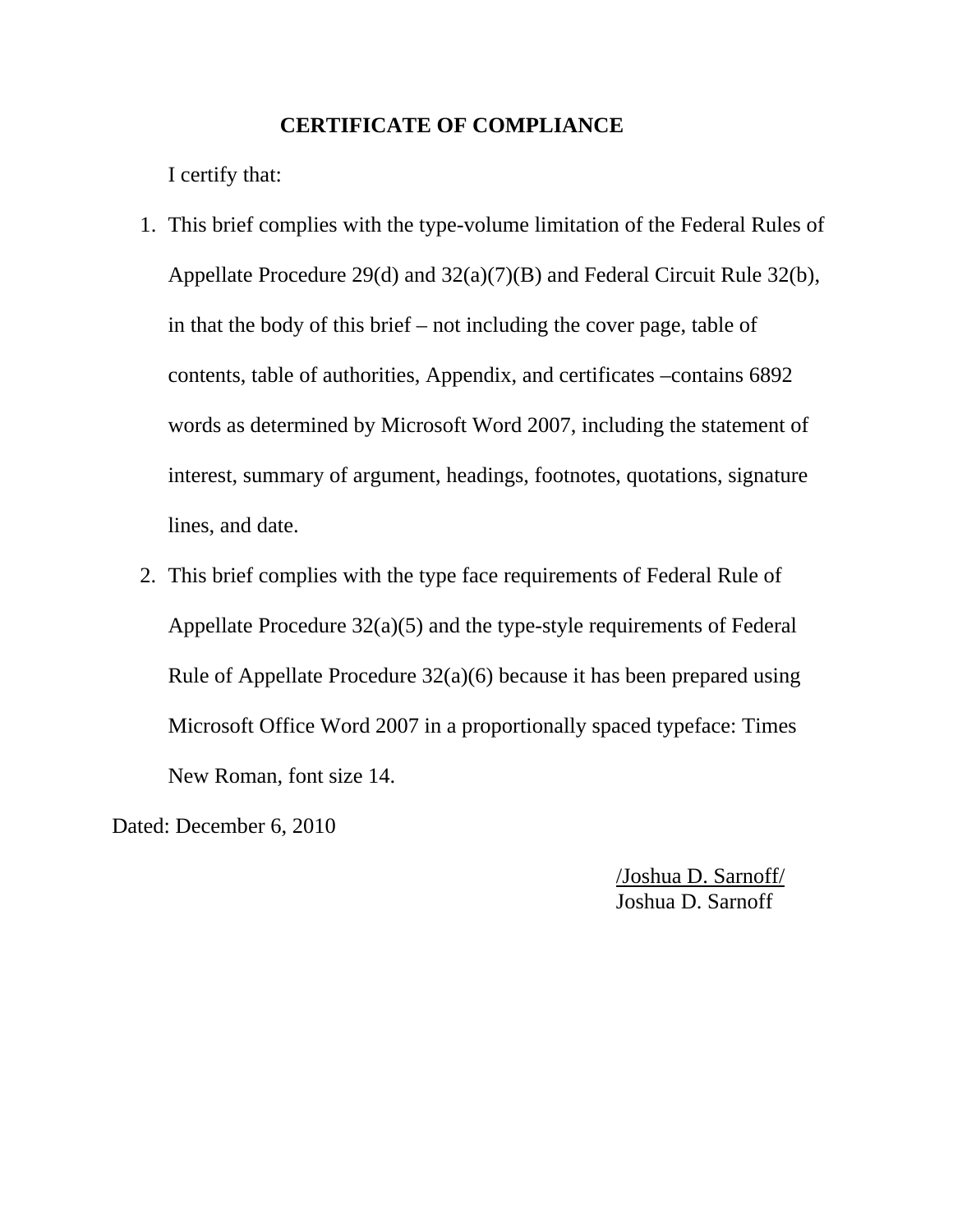#### **CERTIFICATE OF SERVICE**

I certify that on this 6th day of December, 2010, I caused two copies of the foregoing Brief for Amici Curiae American Medical Association et al. to be sent by U.S. mail, postage pre-paid to each of the following counsel of record for the

following parties and amici:

Christopher A. Hansen American Civil Liberties Union 125 Broad Street, 18<sup>th</sup> Floor New York, NY 10004 *Counsel for Plaintiffs-Appellees* 

Gregory A. Castanias Jones Day 51 Louisiana Avenue, N.W. Washington, D.C. 20001 *Counsel for Defendants-Appellants* 

Mark R. Freeman U.S. Department of Justice 950 Penn. Avenue, N.W., Room 7644 Washington, DC 20530-0001 *Counsel for Defendant United States* 

Mary M. Calkins Foley & Lardner 3000 K Street, N.W., Suite 500 Washington, DC 20007 *Counsel for Amicus Alnylam Pharms.* 

Barbara R. Rudolph Finnegan, Henderson 901 New York Ave., N.W., # 1100 Washington, DC 20001-4413 *Counsel for Amicus AIPLA* 

Kent D. McClure Animal Health Institute 1325 G Street, NW, Suite 700 Washington, DC 20005 *Counsel for Amicus An. Health Inst.* 

Seth P. Waxman Wilmer Hale 1875 Pennsylvania Avenue, N.W. Washington, DC 20006 *Counsel for Amici BIO et al.* 

J. Timothy Keane Harness, Dickey & Pierce 7700 Bonhomme Avenue, Suite 400 St. Louis, MO 63105 *Counsel for Amici Gilead Sci., et al.* 

Erik P. Belt McCarter & English 265 Franklin Street Boston, MA 02110 *Counsel for Amicus Boston Patent Law Assoc.* 

William G. Gaede, III McDermott, Will & Emery 275 Middlefield Rd., Suite 100 Menlo Park, CA 94025 *Counsel for Amici Gen. Health et al.*